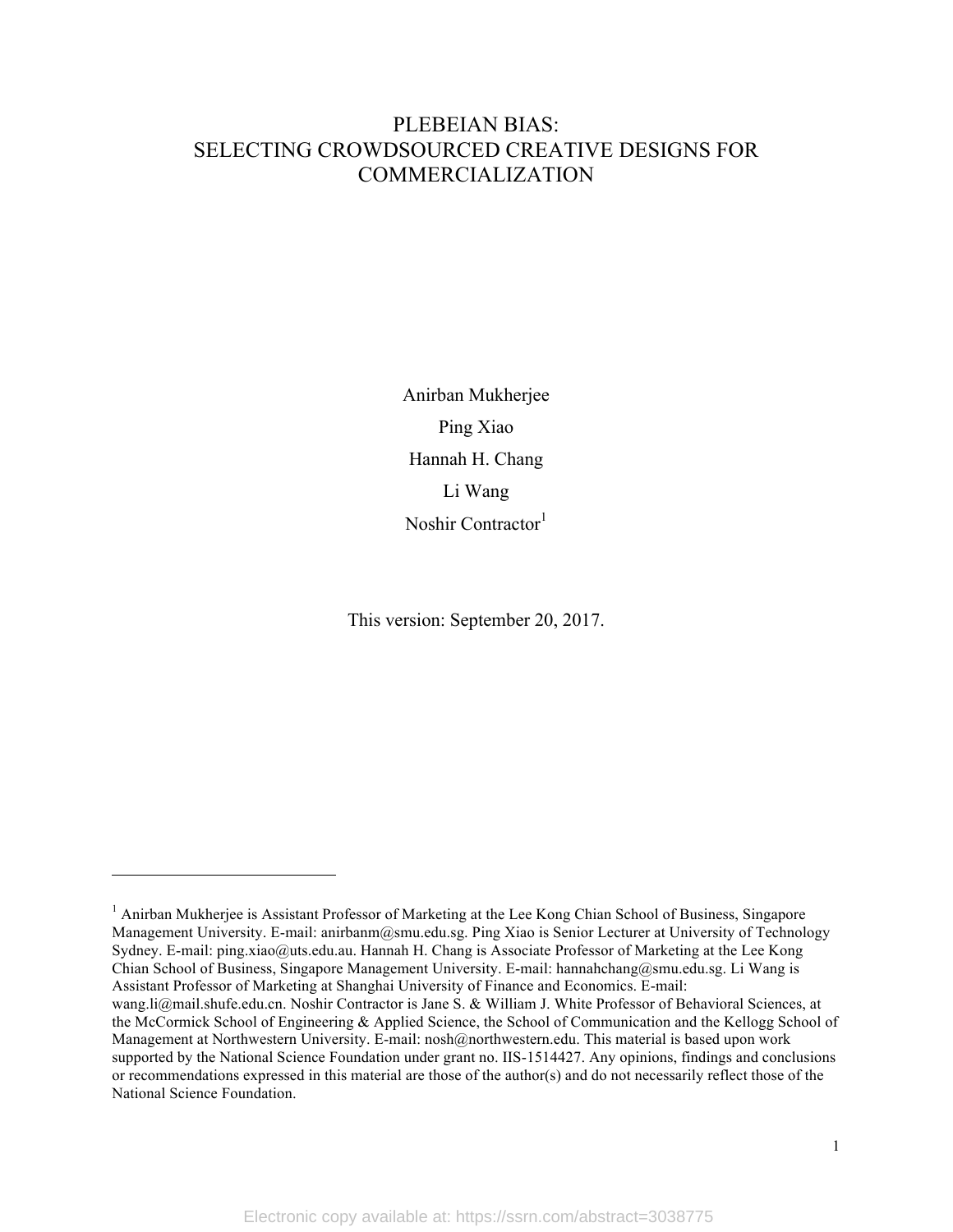#### **Abstract**

We identify a new phenomenon – "Plebeian bias" – in the crowdsourcing of creative designs. Stardom, an emphasis on established individuals, has long been observed in many offline contexts. Does this phenomenon carry over to online communities? We investigate a large-scale dataset tracking all submissions, community votes on submissions, and revenues from commercialized submissions on a popular crowdsourcing portal, Threadless.com. In contrast to stardom, we find that the portal selects designs from "Plebeians" (i.e. users without an established fan base and track record) over "Stars" (i.e. users with an established fan base and track record). The tendency is revenue and profit sub-optimal. The evidence is consistent with incentives for the portal to demonstrate procedural fairness to the online community.

Keywords: crowdsourcing, stardom, procedural fairness, managerial conservatism.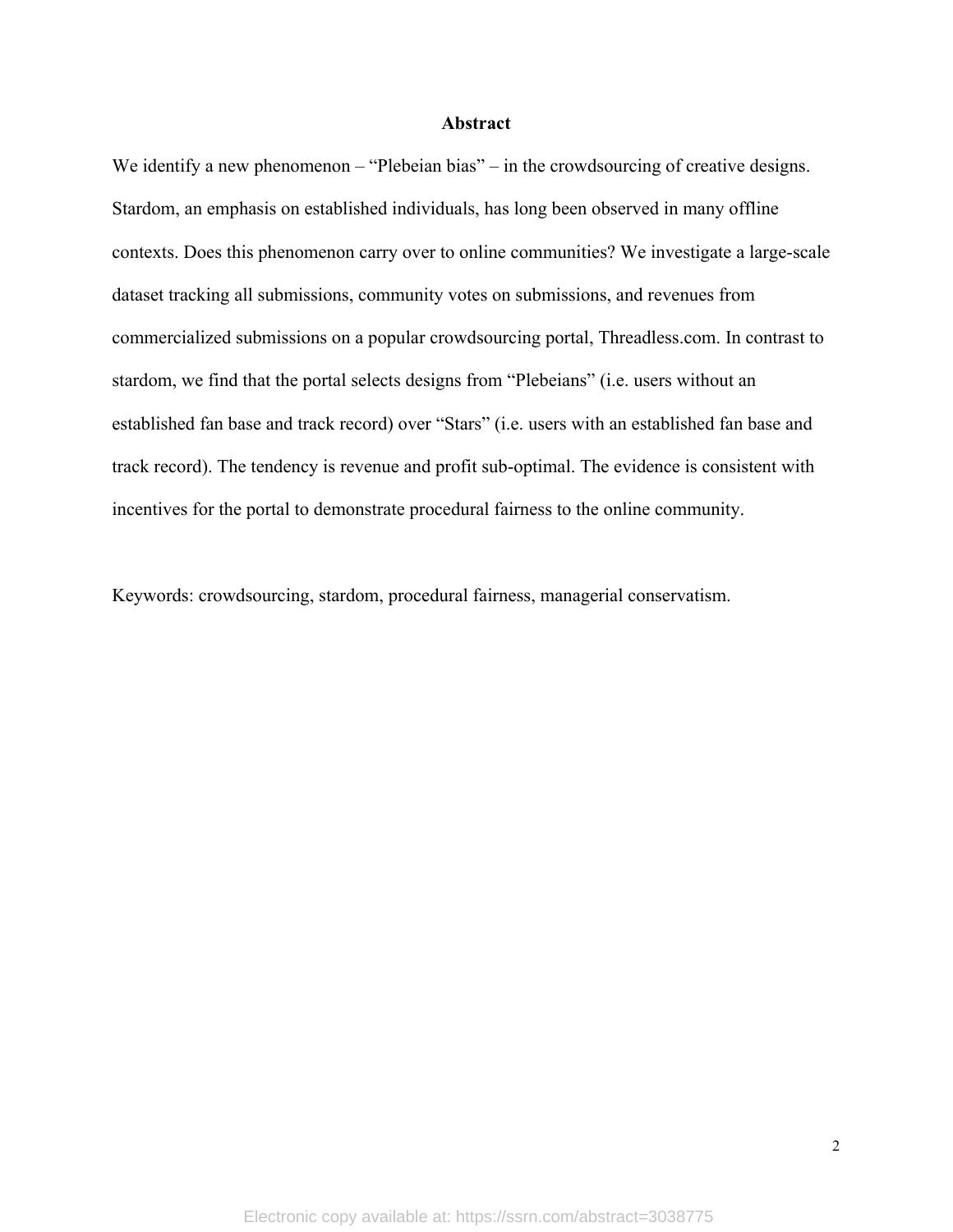Almost a century of scholarship—spanning a diverse set of academic literatures (theoretical economics, industrial organizational economics, amongst others) and popular press—finds that in many contexts, firms prefer to employ a small set of established individuals over a vast pool of unknown individuals. This phenomenon seems particularly pronounced in the creative industries (e.g., movies, books, and music). In the spirit of Rosen (1981), we refer to this phenomenon as "stardom." Various theoretical models propose that stardom arise from low marginal costs (Rosen 1981), learning (Adler 1985), and managerial conservatism (Scharfstein & Stein 1990; Zweibel 1995; Holmström 1999). Empirical work has documented stardom in fields as diverse as finance (Gabaix & Landier 2008), entertainment (Einav 2010), software development (Volmer & Sonnentag 2011), sports (Hausman & Leonard 1997), and law (Sunstein, Murphy, Frank, & Rosen 2000). Taken together, the extant literature strikes a pessimistic note: it predicts the increased prevalence of stardom and consequently a more economically stratified society (Frank & Cook 2010).

Recently, the emergence of crowdsourcing has brought new hope of a more equitable future. "Crowdsourcing," a portmanteau neologism, is the sourcing of organizational functions from the "crowd": a large, undefined community of the firm's consumers, partners, and collaborators (p. 226, Bayus 2013). The online crowdsourcing of new venture funding, crowdfunding, for example, has enabled the flow of capital to entrepreneurs in previously underserved regions (Sorenson, Assenova, Li, Boada, & Fleming 2016). In the context of new product development, crowdsourcing portals issue an open call for ideas from an online community and develop the ideas that seem commercially viable (Ogawa & Piller 2006). Given the egalitarian nature of internet communities, scholars have expressed optimism that online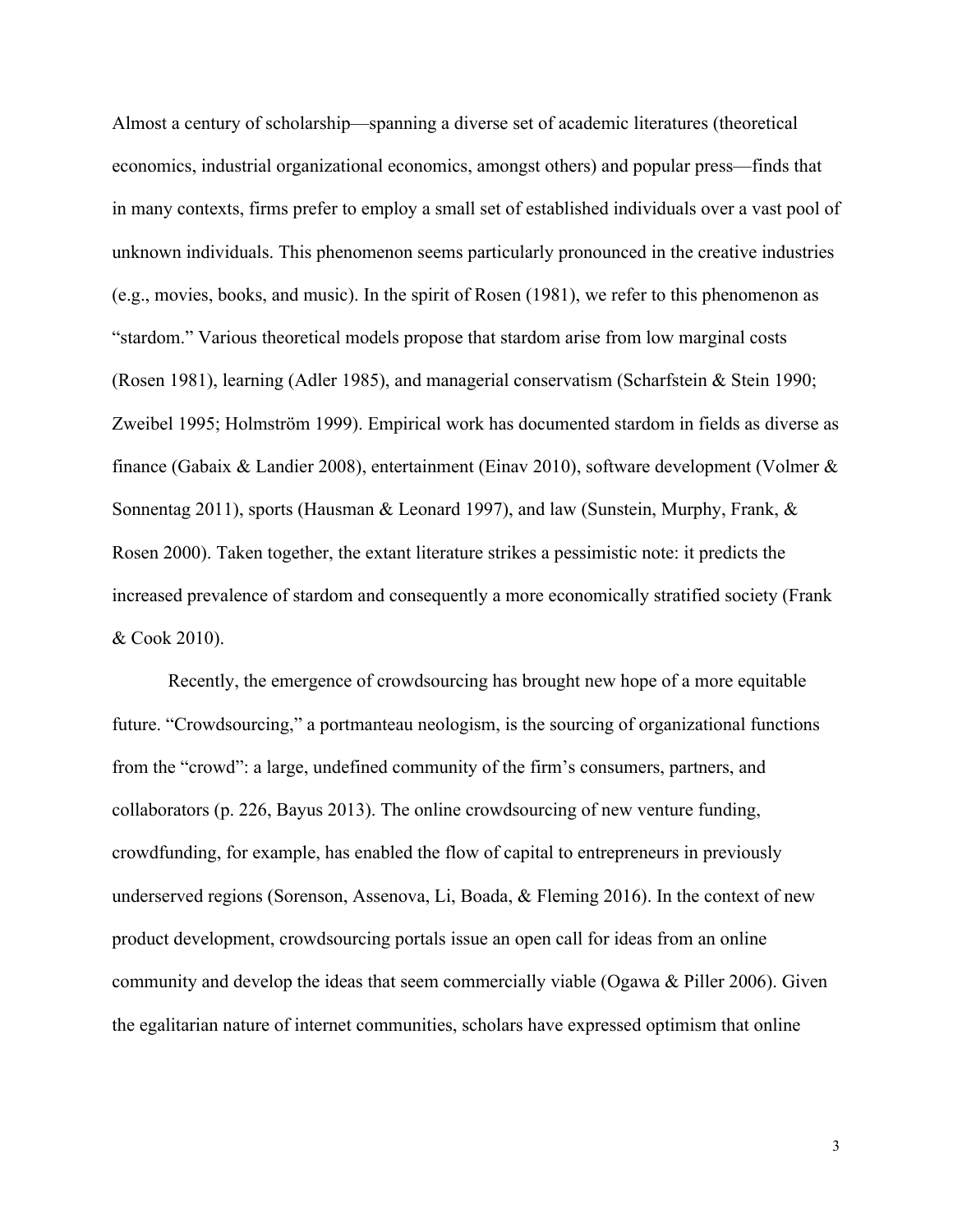crowdsourcing may allow novice entrepreneurs and emerging artists, an alternative path to success (Howe 2006).

Little, however, is formally known of stardom in crowdsourcing. There are two theoretical paradigms of stardom, which lead to conflicting predictions. On the one hand, extant research finds that stardom in the creative industries has significant informational value to the firm, its customers and its partners (Adler 1985; Liu, Mazumdar, & Li 2014). These papers suggest that stars increase the economic value of creative products beyond the expense of additional expense of hiring stars; thus, the observed emphasis on stardom is profit optimal (Hofmann, Clement, Völckner, & Hennig-Thurau 2017). Based on this stream of research, one would expect the informational role of stardom to be even greater in crowdsourcing than in traditional enterprise. This is because crowdsourcing often attracts many submissions that vary considerably in quality. Furthermore, established members of the community are typically wellknown and respected within the community. These factors should amplify the informational value of stardom in crowdsourcing (p. 2752, Liu 2017).

On the other hand, crowdsourcing portals focused on new product development have different incentives than traditional firms. In traditional firms, new product development is centralized and involves a few, relatively homogenous individuals. Prior research suggests that stardom arises from to a principal-agent problem in the traditional firms. Managers follow the industry norm and make conservative hiring choices – they favor stars – to further their own career interests (Mukherjee & Kadiyali 2017). In particular, new product development is plagued by outcome uncertainty—it is difficult to predict the commercial prospects of a new product (Eliashberg, Hui, & Zhang 2007). By focusing on stars, managers mitigate the effect of outcome uncertainty on their career. In crowdsourcing, however, new product development is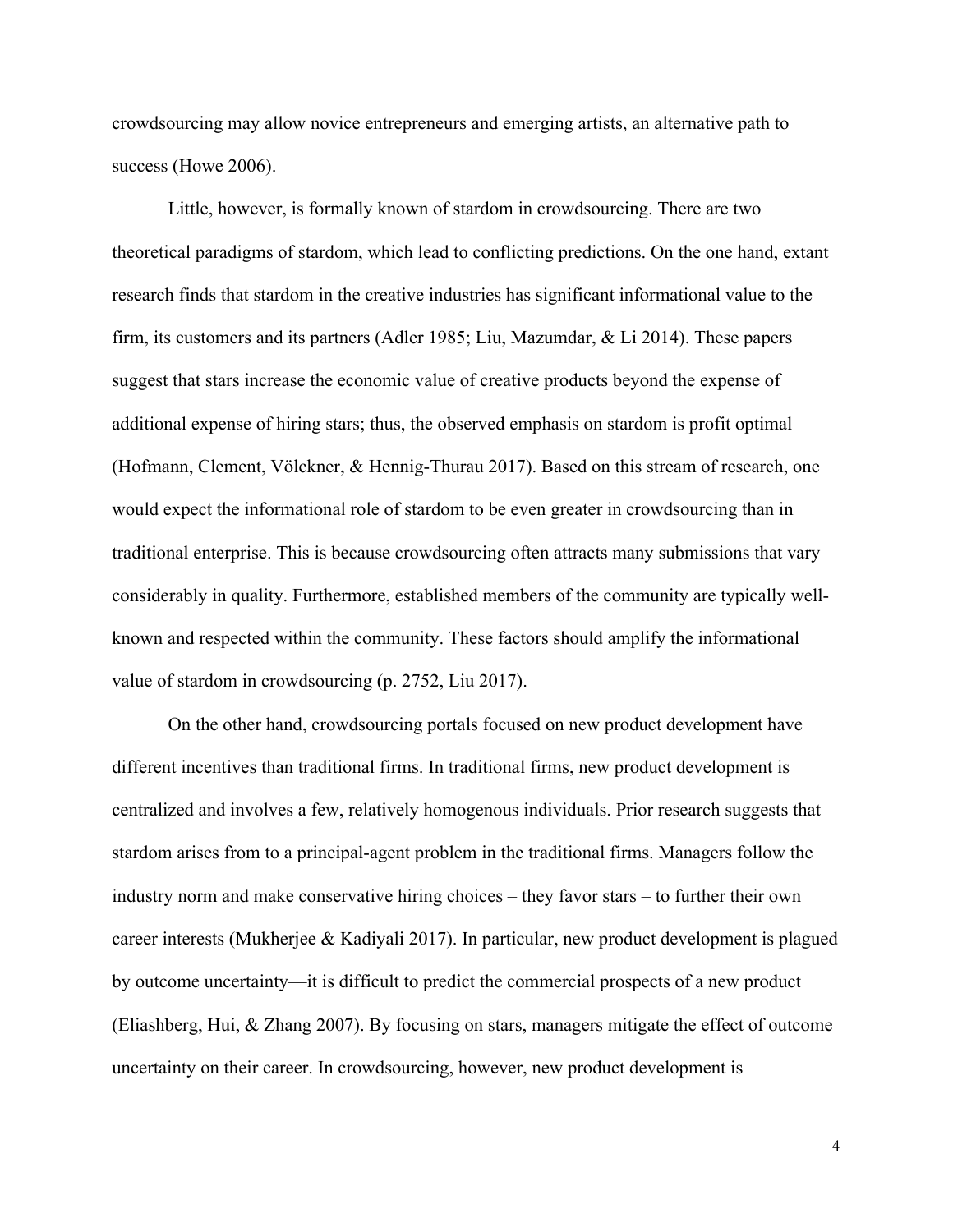decentralized and determined by many heterogeneous, self-selected individuals: the crowd. Hence, the crowdsourcing portal has to consider the incentives of individuals in the crowd.

Crowdsourcing participants express the need to perceive the selection process as fair to be willing to contribute to a portal (Franke, Keinz, & Klausberger 2013). Prior research has established that the perceived fairness of the allocation process—known as procedural fairness is an important factor in determining recipients' responses (Barrett-Howard & Tyler 1986; Leventhal 1980; Thibaut & Walker 1975; Gilliland 1993). Procedural fairness has been studied extensively, spanning the contexts of legal procedures (Lind, Kurtz, Musante, Walker, & Thibaut 1980), dispute resolutions (Tyler & Folger 1980), job applicant selections (Gilliland 1993), pay raise decisions (Folger & Konovsky 1989), student evaluations of teachers (Tyler & Caine 1981), and supplier-reseller relationships (Kumar, Scheer, & Steenkamp 1995). Various theories on procedural fairness (e.g., Folger & Cropanzano 2001; Lind 2001; Van den Bos, Lind, & Wilke 2001) propose that information about procedural rules signals to members whether the group and, more generally, the broader environment are fair and whether members should expect fair treatment.

Procedural fairness is a particularly important consideration in crowdsourcing because crowdsourcing participants are drawn by intrinsic motivations (Boudreau & Lakhani 2013; Jeppesen & Frederiksen 2006) rather than the (nominal) monetary compensation (Bullinger et al. 2010; Füller 2006; Nambisan & Baron 2010). Therefore, to encourage participation, a crowdsourcing portal needs to ensure that it is perceived as creating a neutral arena (i.e., a level playing field) for all participants, ensuring equality of opportunity and not favoring some users over others based on preconceptions. This is in line with the notions of neutrality (Tyler 1989) and procedural rules of consistent allocation and bias-suppression (Leventhal 1980).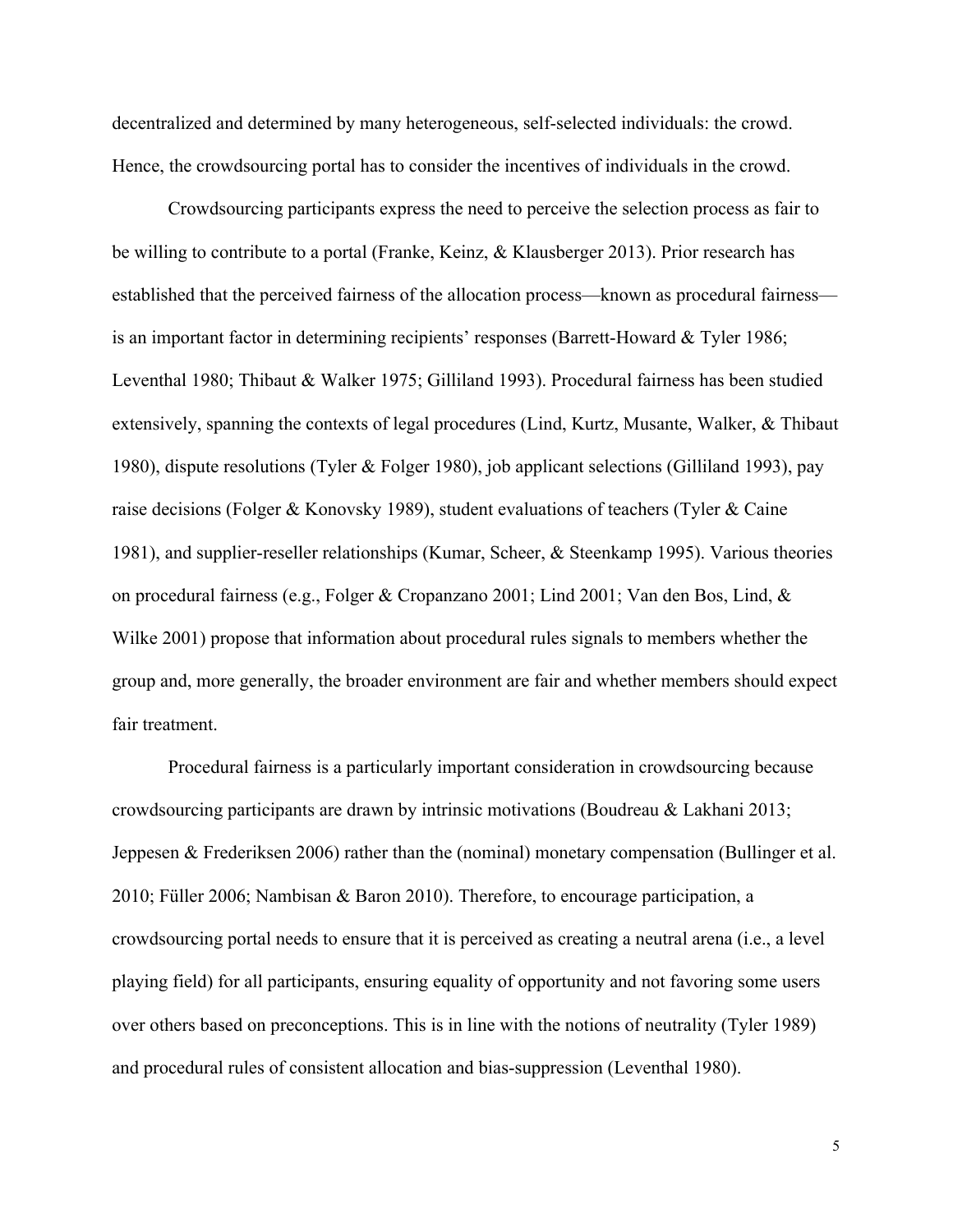To examine the role of stardom in crowdsourcing, we study a large-scale dataset from Threadless.com (henceforth Threadless). Threadless has an open call for new designs, which draws a large number of submissions from its community. The community votes on each design. Threadless then selects a small number of submitted designs for commercialization. Our data describes all designs, votes, and revenues on Threadless between January 2004 and July  $2010$ .<sup>2</sup>

Our results indicate that Threadless is biased in its selections—the portal chooses designs from its unestablished users ("Plebieans") over its established users ("Stars"). This tendency is revenue-suboptimal: Threadless selects lower commercial potential designs from Plebeians while rejecting higher commercial potential designs from Stars.

What makes Threadless different? There are three important factors to consider. First, crowdsourcing contributors differ in their track record (i.e., whether their previous design submissions were selected by the portal). While some contributors have a limited track record, other contributors—the stars of the crowdsourcing community—have an established track record. Second, stars (established users) on Threadless submit designs with higher commercial potential. This suggests that if Threadless were to choose submissions with the highest commercial potential, it would likely end up selecting more designs from the stars. Third, the status of the contributors (i.e., their stardom) is visible to the public, but neither the disaggregate votes submitted by the community nor the revenues from different designs, are visible to the public.

Therefore, selecting designs on a revenue basis alone might make the selection system appear to favor the stars. To be perceived as fair, Threadless' selection decision needs to be seen

 $\overline{a}$ 

 $2$  The data period is constrained by our arrangements with the firm. Competitive concerns hinder our ability to get more recent data.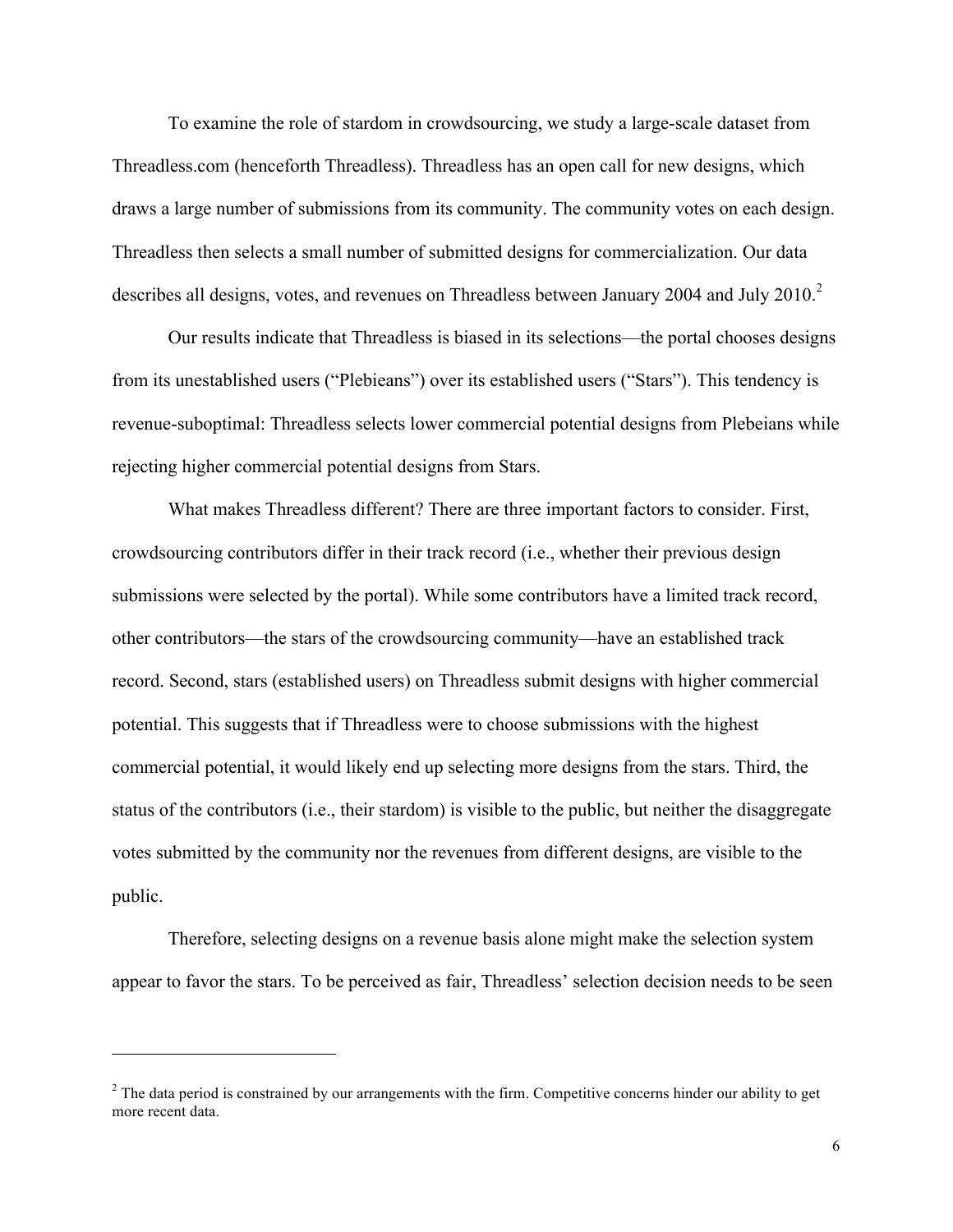as egalitarian and not elitist, akin to fairness perception in subgroup hiring rate in personnel selection (Hartigan & Wigdor 1989; Hunter & Schmidt 1996; Quillian, Pager, Hexel, & Midtb**ø**en 2017). In sum, unlike traditional firms, in crowdsourcing, the portal has both a profit motive and a communal motive—it needs to ensure that its decisions inspire the community to remain engaged in problem-solving activities for the firm. The latter incentive is a likely reason for the observed bias.

### **Institutional Context**

Details on the submission and voting process on Threadless during our sample period are as follows: All registered users (registration is free and open to the public) can submit designs. The submission process involves uploading a digital image of the design and a title for the design. Submitted designs are put up for voting for seven days. Any registered user (excluding the user who submitted the design) may vote once on a submitted design. To ensure designs receive a fair vote, Threadless randomizes the order in which users encounter designs open for voting, and does not provide an option to sort designs open for voting. This ensures that all designs get a similar chance of being voted on. Users vote on a 6-point scale from 0 ("I don't like this design") to 5 ("I love this design"). Voting consists only of a numerical score and users do not provide any other formal feedback to the Threadless portal.

To reduce gaming, the disaggregate votes (scores) are private and never revealed to the public. Threadless reveals the mean vote and the number of votes cast for a submitted design at the end of the voting process. At the end of voting, Threadless selects the designs that it wishes to retail. Threadless has discretion on how many (if any) designs it chooses, without being bound to a specific decision criterion.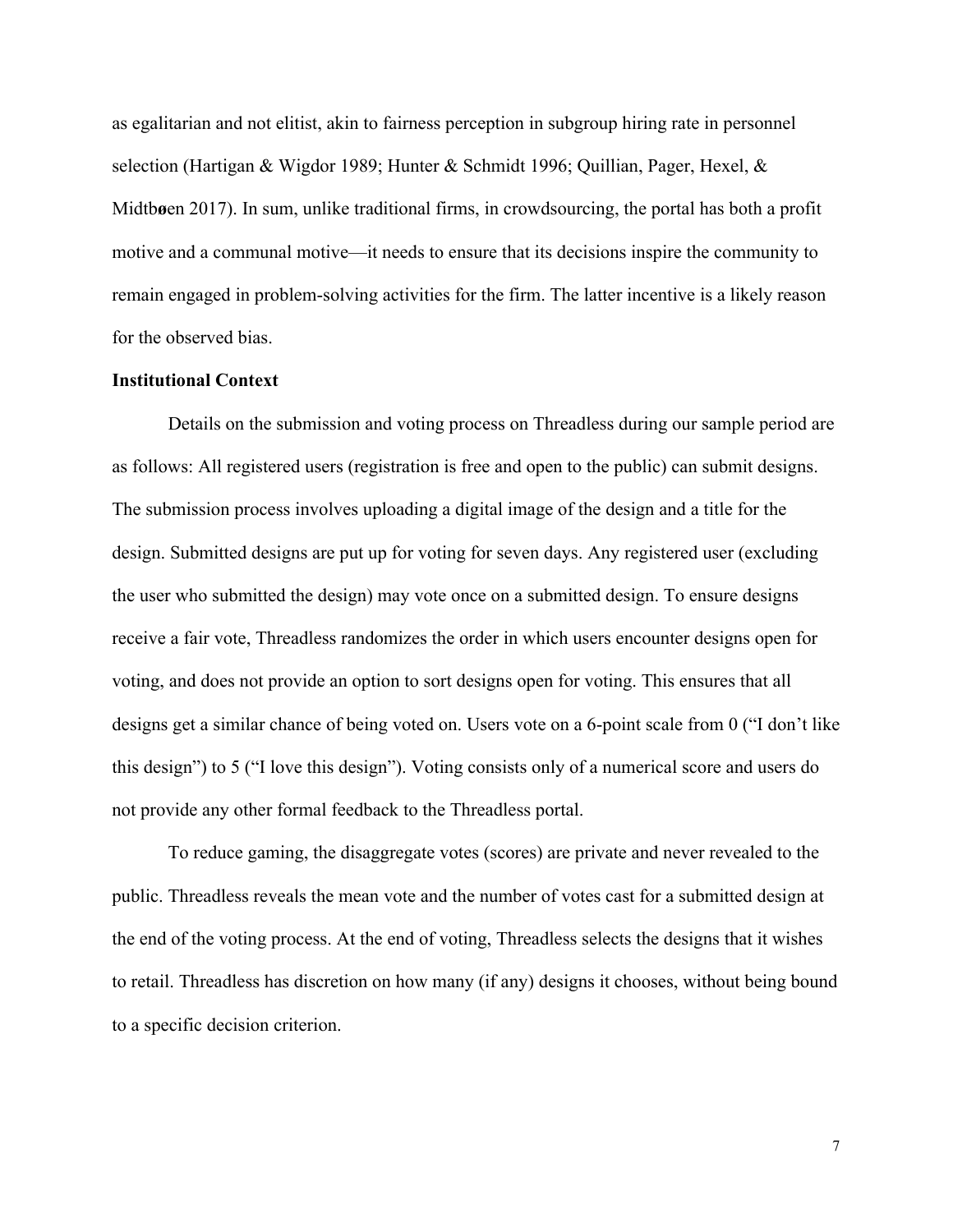Users whose design were selected for retail are given a modest monetary reward (US\$2,000 in 2010). Users whose designs are not selected for retail are not compensated monetarily. Importantly, regardless of star status, users cannot privately negotiate a contract with Threadless. Therefore, there is no difference in marginal cost to Threadless of selecting a design from a star over a plebeian. This is different than stardom in traditional contexts.

### **Data and Empirical Strategy**

 $\overline{a}$ 

We rely on a carefully collected large-scale dataset of all votes, all submissions, and all revenues on Threadless from January 1, 2004 to July 31, 2010. From these, we drop less than 0.05% of votes where the numerical value of the vote is missing in our data<sup>3</sup>. From the  $150,093$ designs submitted to Threadless, we drop 62 designs (less than 0.05%) where the identity of the user who submitted the design is missing, and 1 design (less than 0.01%) where the date of the submission is missing in our data. Our final dataset tracks 150,030 designs submitted by 48,556 unique users.

Our data provides an excellent test bed to study stardom in the crowd. Two factors are crucial to the analysis. First, we observe all candidate designs at a relatively complete stage of the design process. In contrast, in most extant empirical applications, researchers only observe candidate designs at an early stage of the development process (for example, the script of a movie, as in Eliashberg, Hui, & Zhang 2007, or a raw product idea, prior to iteration and change, as in Kornish & Ulrich 2014).

Second, the data allow us to map submitted designs to their commercial potential. As described prior, Threadless crowdsources votes on submitted designs. Threadless randomizes the order in which users see designs. This ensures that there are no order effects in voting. Users do

<sup>&</sup>lt;sup>3</sup> To the best of our knowledge, the missing data is at random and due to data corruption during warehousing.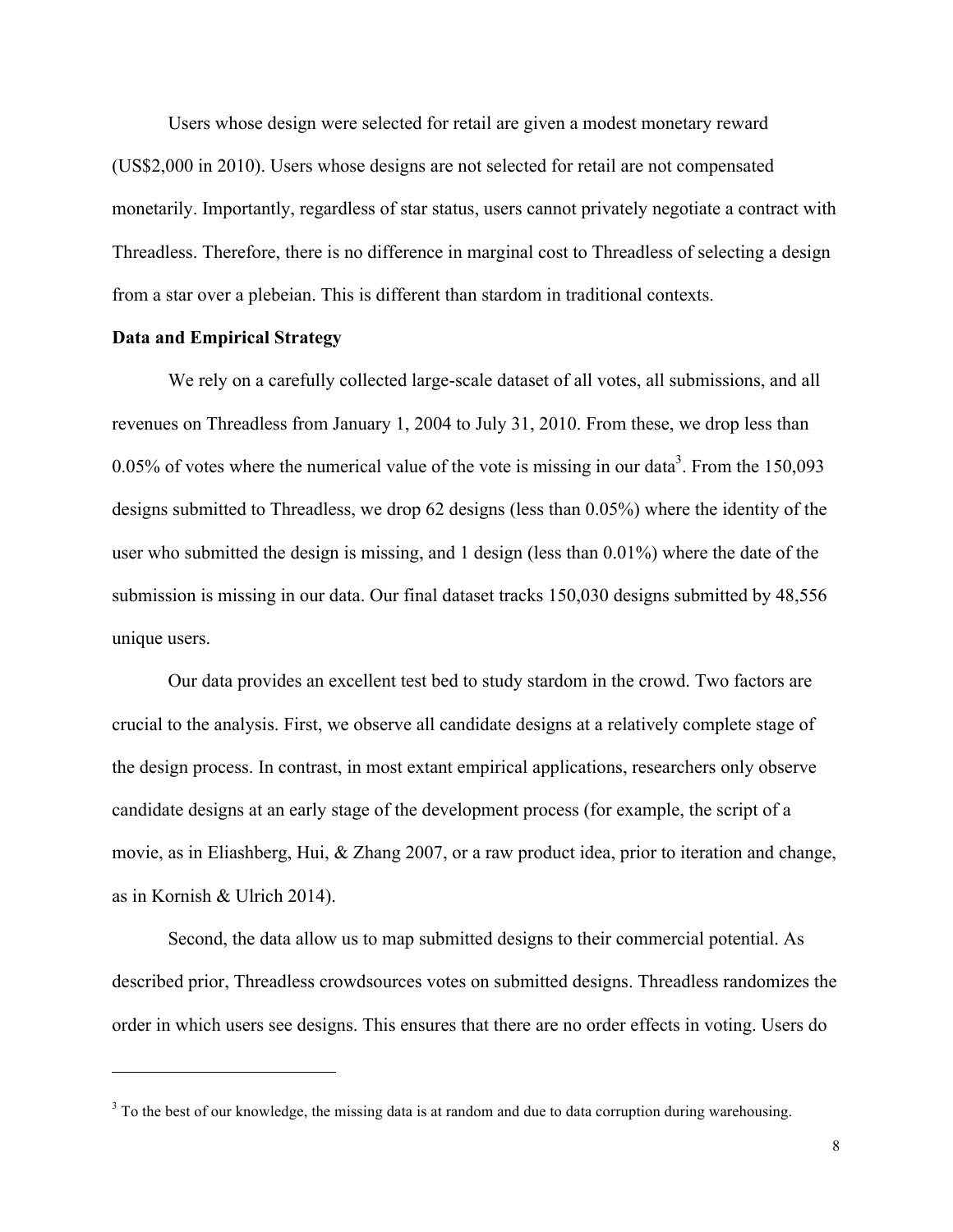not observe other users' votes and do not observe the voting history of the submitting user. This ensure that there are no herding effects in voting. In sum, the votes of the crowd likely reflect its preferences.

The conjunction of the voting data and the revenue data allows us to predict the commercial potential of all submissions, including those that were not selected for manufacture and retail by Threadless. Note that we use information available to Threadless at the time of selecting designs. Therefore, we are able to infer and evaluate its selection strategy. These features are unique to our data and context. In extant applications, however, it is challenging to both obtain commercial data on new products and to evaluate the commercial potential of product ideas that were not selected for commercialization, due to the lack of a comprehensive evaluation (voting) mechanism.

We divide submissions into three categories based on submitting user's track record: (1) submissions where the submitting user has not had a design selected by Threadless, (2) submissions where the submitting user has had 1 to 3 prior submissions selected by Threadless, and (3) submissions where the submitting user has had 4 or more prior submissions selected by Threadless. Users with more than one prior submission were separated into two categories (i.e., the second and third categories) to better illustrate the findings. In the remainder of the text, for ease of exposition, we refer to the first group as "Plebeians", and the joint of the second and third groups as "Stars". We focus on three groups of variables: (a) the votes submitted by the crowd on the design, (b) the track record of the submitting user, and (c) a year-specific fixed effect.

Table 1 summarizes the descriptive statistics of our variables. Table 1 shows that designs submitted by Stars get consistently higher votes than designs submitted by Plebeians. For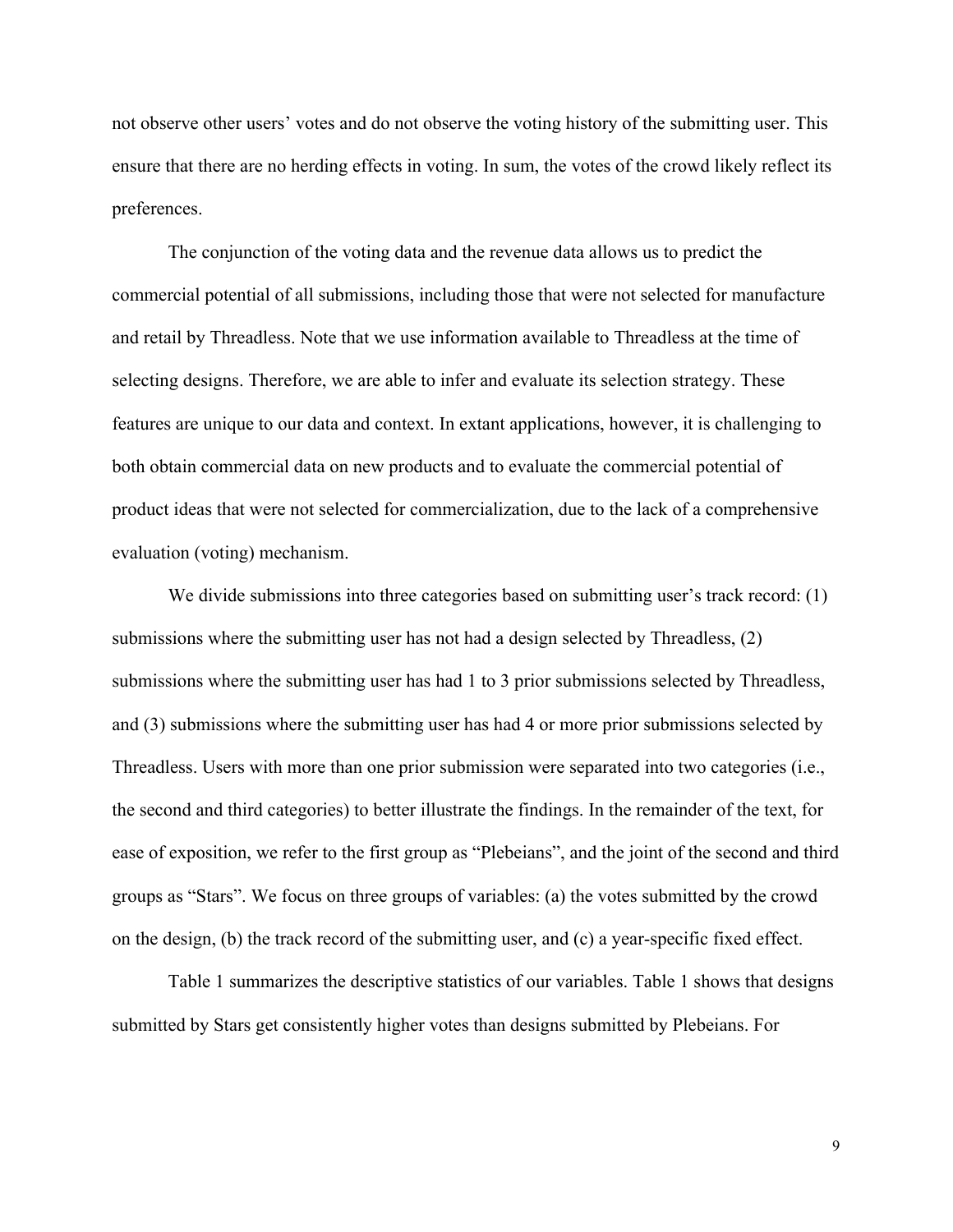example, the median design from a Plebeian receives 40 votes of 5 on a 0 to 5 scale, while the median design from a Star receives between 145 and 155 votes of 5.

### --- TABLE 1 ABOUT HERE ---

Figure 1 is a boxplot of the number of negative votes (i.e. sum of the number of 0, 1, or 2 votes on a 0 to 5 scale) and the number of positive votes (i.e. sum of the number of 3, 4, or 5 votes on a 0 to 5 scale) received by each submission, by each category of submission. Figure 1 shows that submissions from Stars receive considerably more positive votes, but about the same number of negative votes, as submissions from Plebeians. Importantly, about half of the unselected submissions from the Stars received a comparable number of positive votes as submissions that were selected from the Plebeians. There is no comparable trend in the negative votes. This suggests that there is a large pool of unselected submissions from the Stars that garner positive attention from the crowd, but which are not selected for commercialization. Instead, submissions that received less positive attention, and comparable negative attention, were picked by Threadless.

#### --- FIGURE 1 ABOUT HERE ---

We use machine learning methods to examine the data. The crowd's votes are of high dimensionality (they are on a 6-point scale, from 0 to 5). Furthermore, the relationship between the crowd's votes and success may be non-linear and may vary over time. Therefore, it is difficult to a priori identify the appropriate statistical model structure relating the crowd's votes to revenues. Machine learning models search over both model structure and data features to determine the most appropriate statistical model for a predictive model. Therefore, they are ideally suited to developing the empirical model. Specifically, we rely on a class of (supervised) machine learning models called Support Vector Regression (henceforth SVR) to predict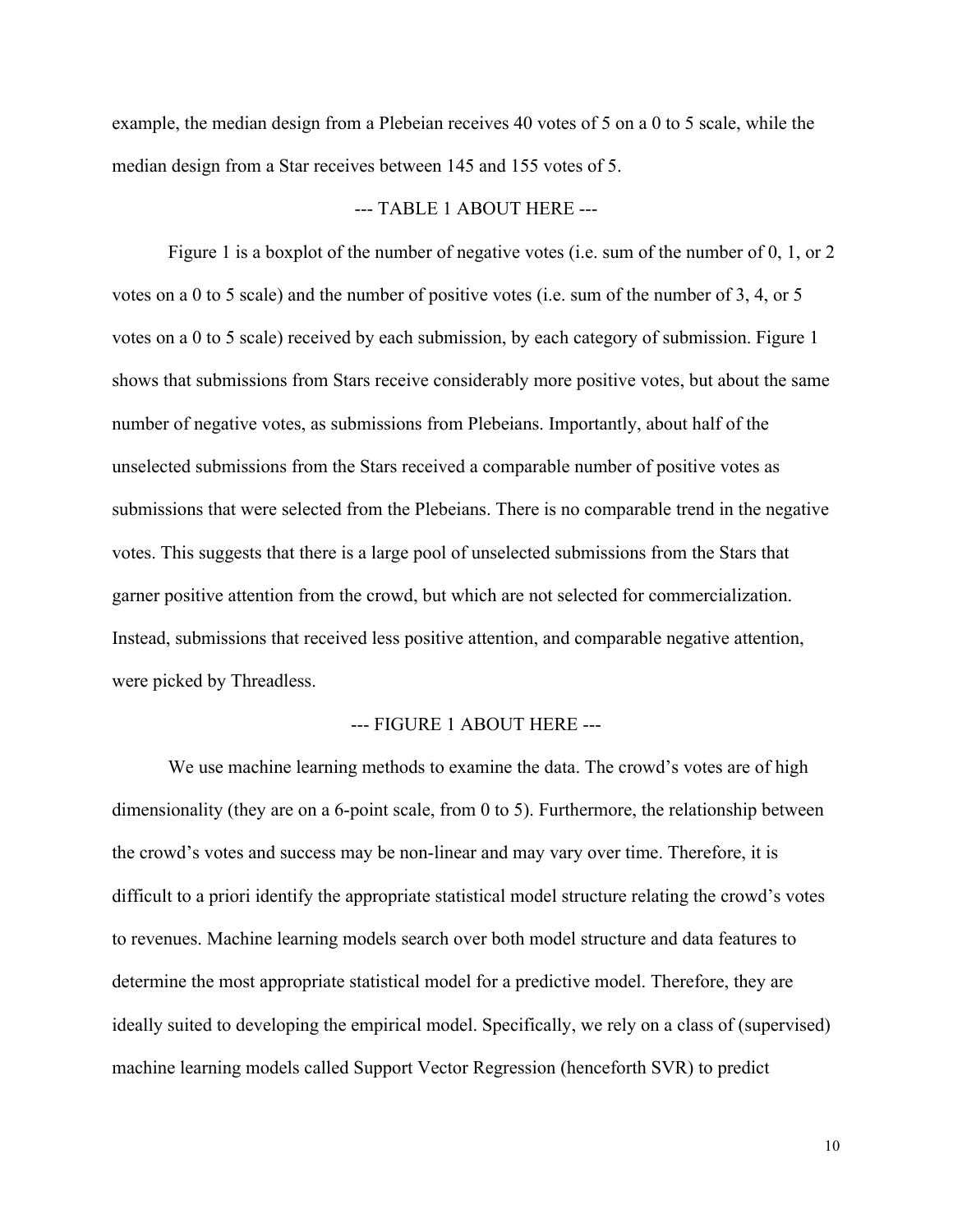revenues (Drucker, Burges, Kaufman, Smola & Vapnik 1996). SVRs are able to efficiently perform non-linear regressions due to the "kernel trick," which allows a mapping of the inputs into high-dimensionality space (Rasmussens  $\&$  William 2006). We use a radial basis and conduct three-fold cross validation to select the model.

### **Results**

Figure 2 compares the predicted revenues for selected and unselected submissions across the three groups of users (no prior selected submissions, 1 to 3 prior selected submissions, and 4 or more prior selected submissions). Figure 3 shows that Threadless chooses submissions from Plebeians that are substantially lower in forecasted revenues than Stars. Figure 3 is a quantile-toquantile plot (Q-Q plot) of predicted revenues for submissions by Stars and Plebeians, which were selected (or not selected) by Threadless. Specifically, Figure 3 plots each percentile by predicted revenues for submissions by Stars against the corresponding percentile by predicted revenues for submissions by Plebeians. It overlays a similar plot for the unselected submissions from Stars and Plebeians. Last, it includes a line passing through the origin with slope equal to 1, which represents equal opportunity across stardom.

--- FIGURE 2 ABOUT HERE ---

--- FIGURE 3 ABOUT HERE ---

If stardom did not play a role on Threadless, we would expect the quantile-to-quantile points to (on average) center on the line with slope equal to 1. Instead, Figure 3 shows that across all quantiles, the predicted revenue for selected designs from Stars is higher than designs from Plebeians. In particular, across all percentiles, only higher commercial potential designs from Stars are selected, relative to the designs selected from Plebeians. To formalize this intuition, we compute the Kolmogorov-Smirnov test statistic. This statistical test compares the cumulative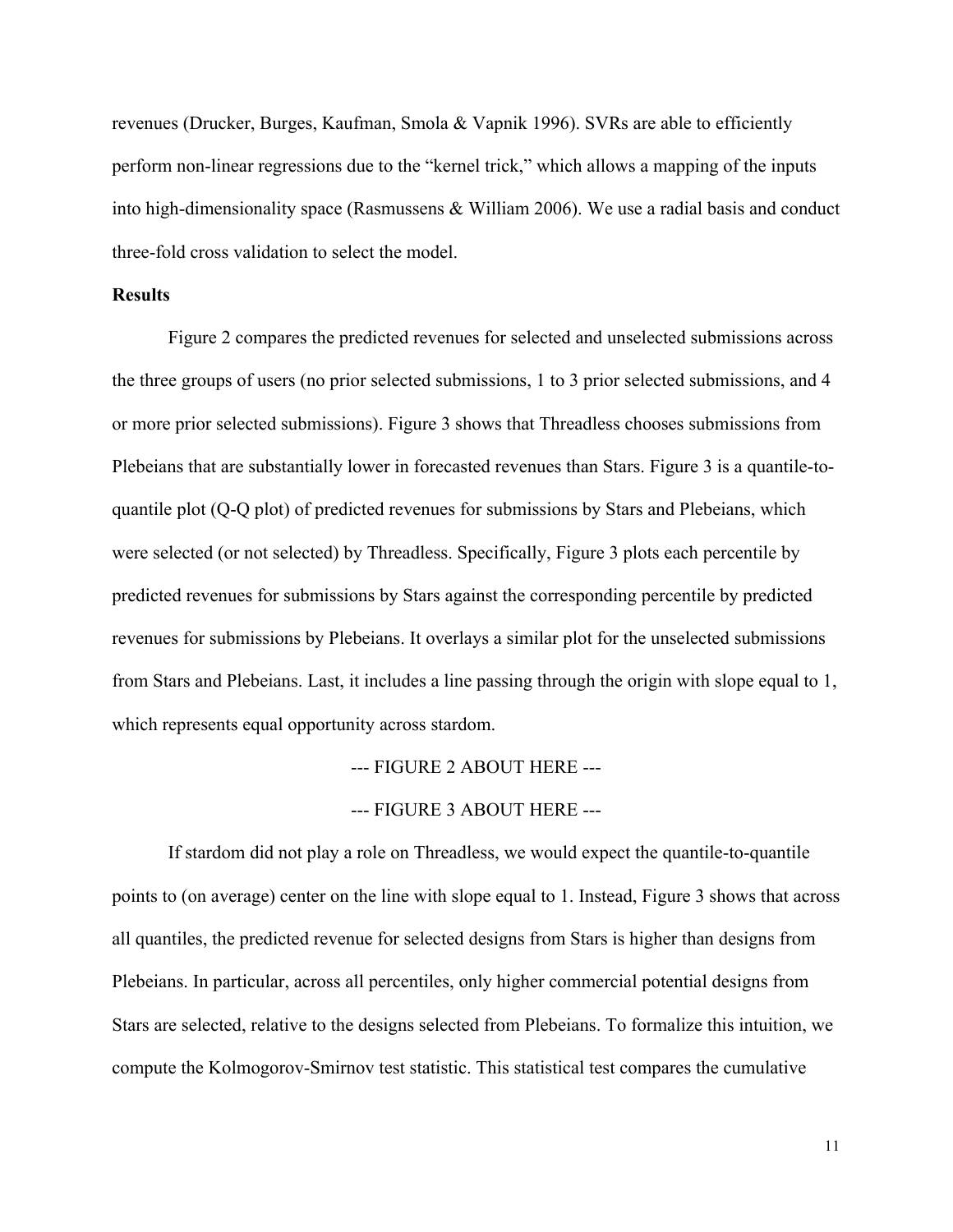distribution functions of two variables. In our case, the test corresponds to a test of fairness. The test rejects the null of similarity ( $D = 0.21$ ,  $p < 2.2e-16$ ) for the distribution of predicted revenues from selected designs from Stars and from Plebeians.

In addition, the findings show that (1) the predicted revenues for unselected designs (at all percentiles) are higher for Stars than Plebeians, and (2) the predicted revenues for a significant number of designs by Stars are higher than those for designs by Plebeians. This implies that, as suggested by Figure 1 where for a number of unselected submissions by the Stars, the number of positive votes is substantially higher than the number of positive votes for selected submissions by Plebeians, Threadless is under-selecting (high commercial potential) submissions from Stars in favor of (low commercial potential) designs from Plebeians.

Table 2 describes the deciles of these groups over the years of the dataset. Across all years (rows) and all deciles (columns), we see the same trend as depicted in Figure 3. Therefore, the bias identified in Figure 3 is both pervasive and persistent across the 90 months covered in our data.

#### --- TABLE 2 ABOUT HERE ---

#### **Discussion**

Inequality due to stardom is a distressing, yet ubiquitous, phenomenon. Today, corporate America's stars—its top CEOs, ace investment bankers, and hotshot lawyers—receive a greater share of total remuneration than any time prior in modern history. The rising inequality in wages and opportunity has led to increasing calls for governmental action, in part due to a perception that without intervention, inequality may beget more inequality (Sands 2017). Broadly, scholars are pessimistic about the future (Piketty 2017).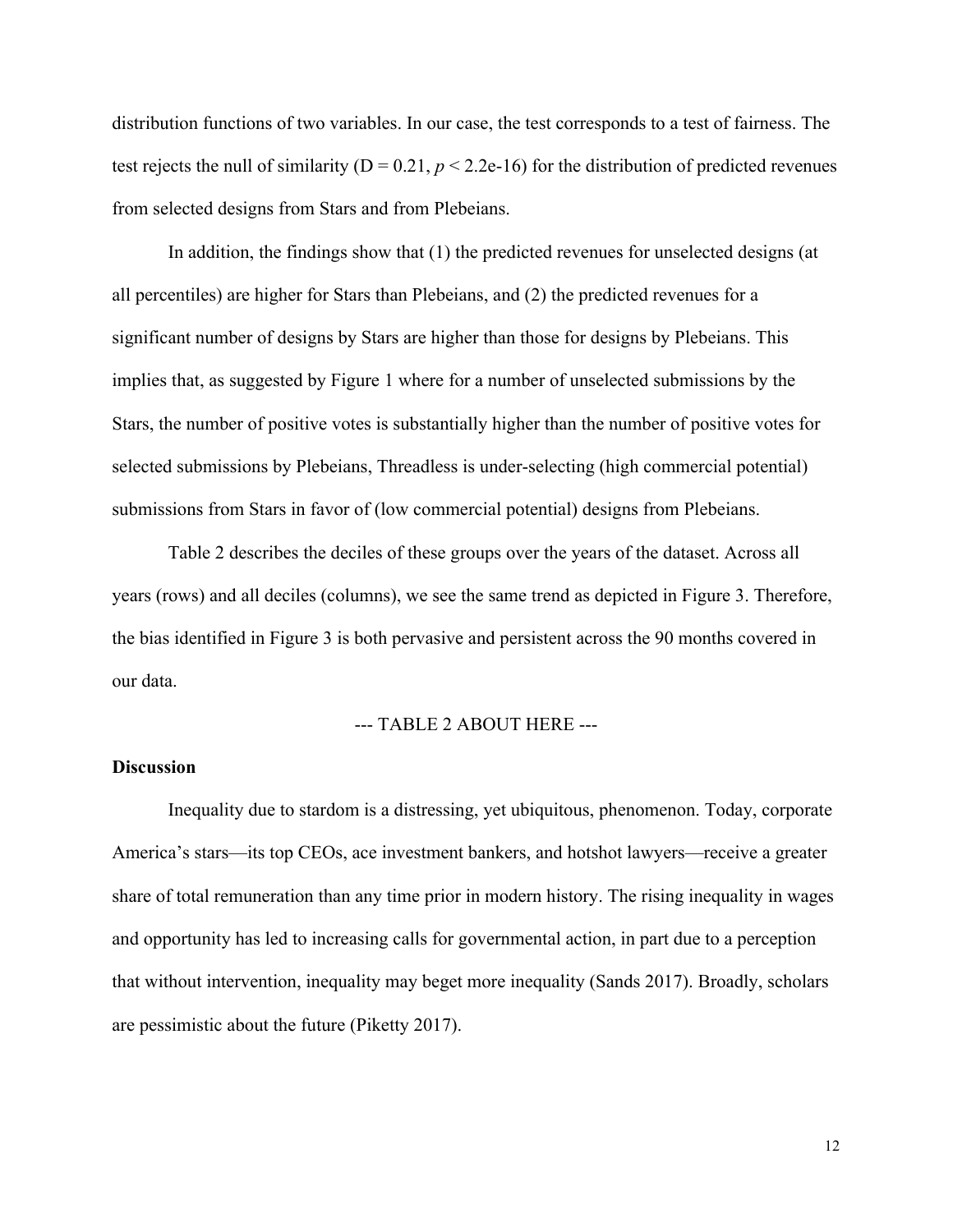An important exception is the role of the internet. Scholars have expressed hope that the internet may help make available a wide-variety of resources to entrepreneurs in disadvantaged neighborhoods, reducing inequality (Boudreau & Lakhani 2013). Of these tools, perhaps the most prevalent and discussed phenomenon is the crowdsourcing of new venture funding, known as crowdfunding (Sorenson et al. 2016). More generally, crowdsourcing is a form of open innovation, where firms and customers collaborate in the development of new products and services (Bayus 2013). These new business practices may help democratize access to success for unestablished entrepreneurs, artists, and professionals.

Our findings are very encouraging for a more equitable future. We observe that Threadless favors Plebeians to Stars: it favors unestablished users over established users. This strategy is revenue and profit suboptimal for Threadless. However, it is likely undertaken to encourage contribution and participation by the online community. Specifically, the prior evidence suggests that if a crowdsourcing system is perceived as unfair, potential contributors are unlikely to join the system in the first place (Franke, Keinz, & Klausberger 2013), and current contributors are likely to exit the system (Felstiner 2011). Thus, the reduction in discrimination between Plebeians and Stars is likely because the online community values fairness.

In sum, our findings suggest that open innovation may help reduce inequity. Stardom is rooted in information asymmetry (Adler 1985) and managerial conservatism (Zwiebel 1995). Our findings suggest that open innovation may both help mitigate information uncertainty by asking the crowd for feedback on alternatives, and overcome managerial conservatism by injecting procedural fairness into the decision calculus of managers.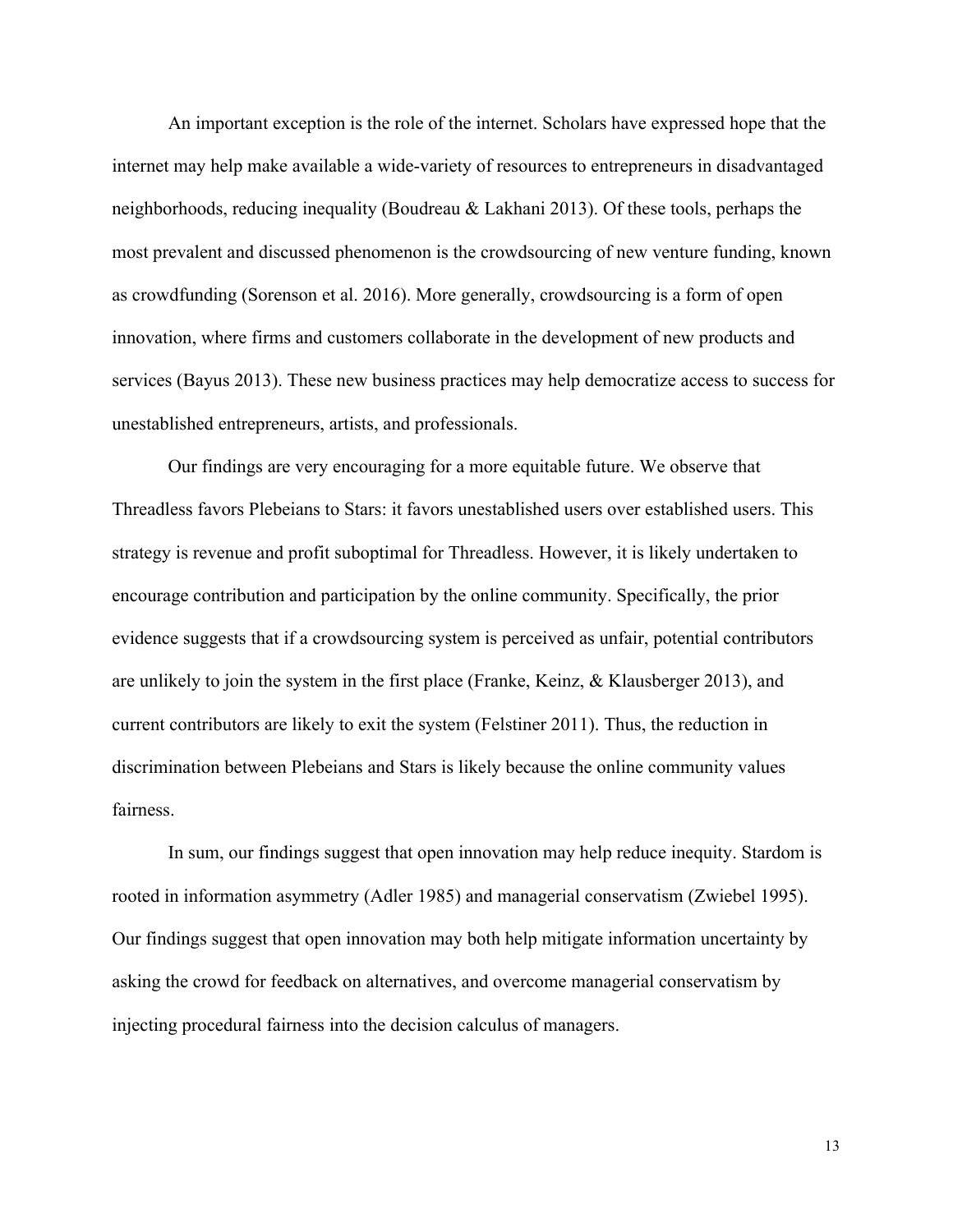Crucially, this is uplifting news because it implies that the open innovation may be more important than theorized previously. That is, not only does Threadless allow anyone to submit a design from anywhere, but the community oversight also leads to its emphasis on unestablished users over established users. Therefore, there is reason to hope that open innovation may act as a foil for the star-centered business model of many modern industries. In particular, open innovation may lead to fairer outcomes in the creative industries, where the effects of managerial conservatism are particularly pernicious.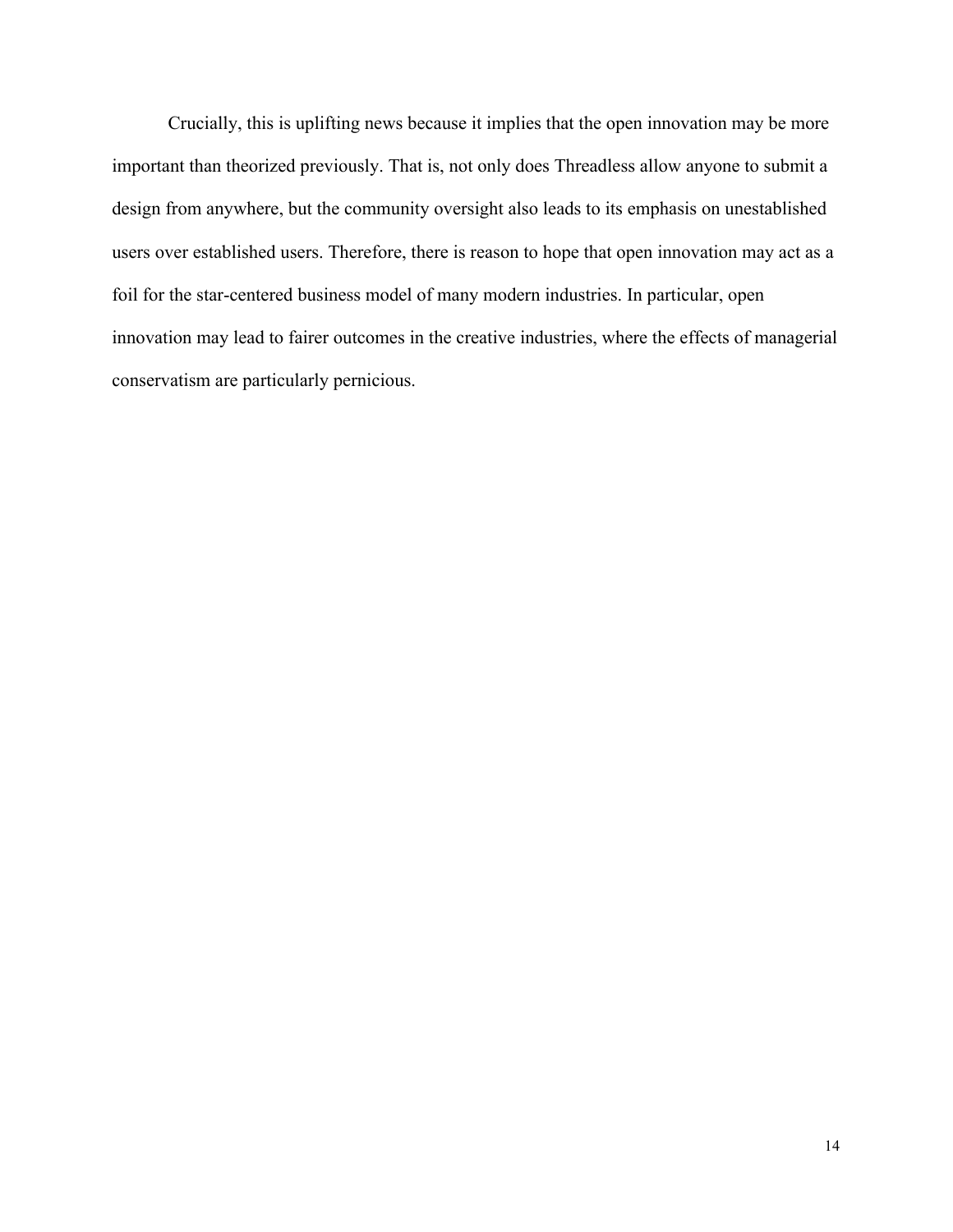## **REFERENCES**

- 1. Rosen S (1981) The economics of superstars. *The American economic review* 71(5):845- 858.
- 2. Adler M (1985) Stardom and talent. *The American economic review* 75(1):208-212.
- 3. Scharfstein DS & Stein JC (1990) Herd behavior and investment. *The American Economic Review* 80(3):465-479.
- 4. Zwiebel J (1995) Corporate conservatism and relative compensation. *Journal of Political economy* 103(1):1-25.
- 5. Holmström B (1999) Managerial incentive problems: A dynamic perspective. *The review of Economic studies* 66(1):169-182.
- 6. Gabaix X & Landier A (2008) Why has CEO pay increased so much? *The Quarterly Journal of Economics* 123(1):49-100.
- 7. Einav L (2010) Not all rivals look alike: Estimating an equilibrium model of the release date timing game. *Economic Inquiry* 48(2):369-390.
- 8. Volmer J & Sonnentag S (2011) The role of star performers in software design teams. *Journal of Managerial Psychology* 26.3: 219-234.
- 9. Hausman JA & Gregory KL Superstars in the National Basketball Association: Economic value and policy. *Journal of Labor Economics* 15.4: 586-624.
- 10. Sunstein C, Murphy K, Frank R, & Rosen S (2000) The Wages of Stardom: Law and the Winner-Take-All Society: A Debate, Roundatable Discussion at the University of Chicago Law School. *U. Chi. L. Sch. Roundtable* 6:1.
- 11. Frank RH & Cook PJ (2010) *The winner-take-all society: Why the few at the top get so much more than the rest of us* (Random House).
- 12. Bayus BL (2013) Crowdsourcing new product ideas over time: An analysis of the Dell IdeaStorm community. *Management science* 59(1):226-244.
- 13. Sorenson O, Assenova V, Li G-C, Boada J, & Fleming L (2016) Expand innovation finance via crowdfunding. *Science* 354(6319):1526-1528.
- 14. Ogawa S & Piller FT (2006) Reducing the risks of new product development. *MIT Sloan management review* 47(2):65.
- 15. Howe J (2006) The rise of crowdsourcing. *Wired magazine* 14(6):1-4.
- 16. Liu A, Mazumdar T, & Li B (2014) Counterfactual decomposition of movie star effects with star selection. *Management Science* 61(7):1704-1721.
- 17. Hofmann J, Clement M, Völckner F, & Hennig-Thurau T (2017) Empirical generalizations on the impact of stars on the economic success of movies. *International Journal of Research in Marketing* 34(2):442-461.
- 18. Liu HK (2017) Crowdsourcing Design: A Synthesis of Literatures. *Proceedings of the 50th Hawaii International Conference on System Sciences*.
- 19. Mukherjee A & Kadiyali V (2017) The Competitive Dynamics of New DVD Releases. *Management Science*.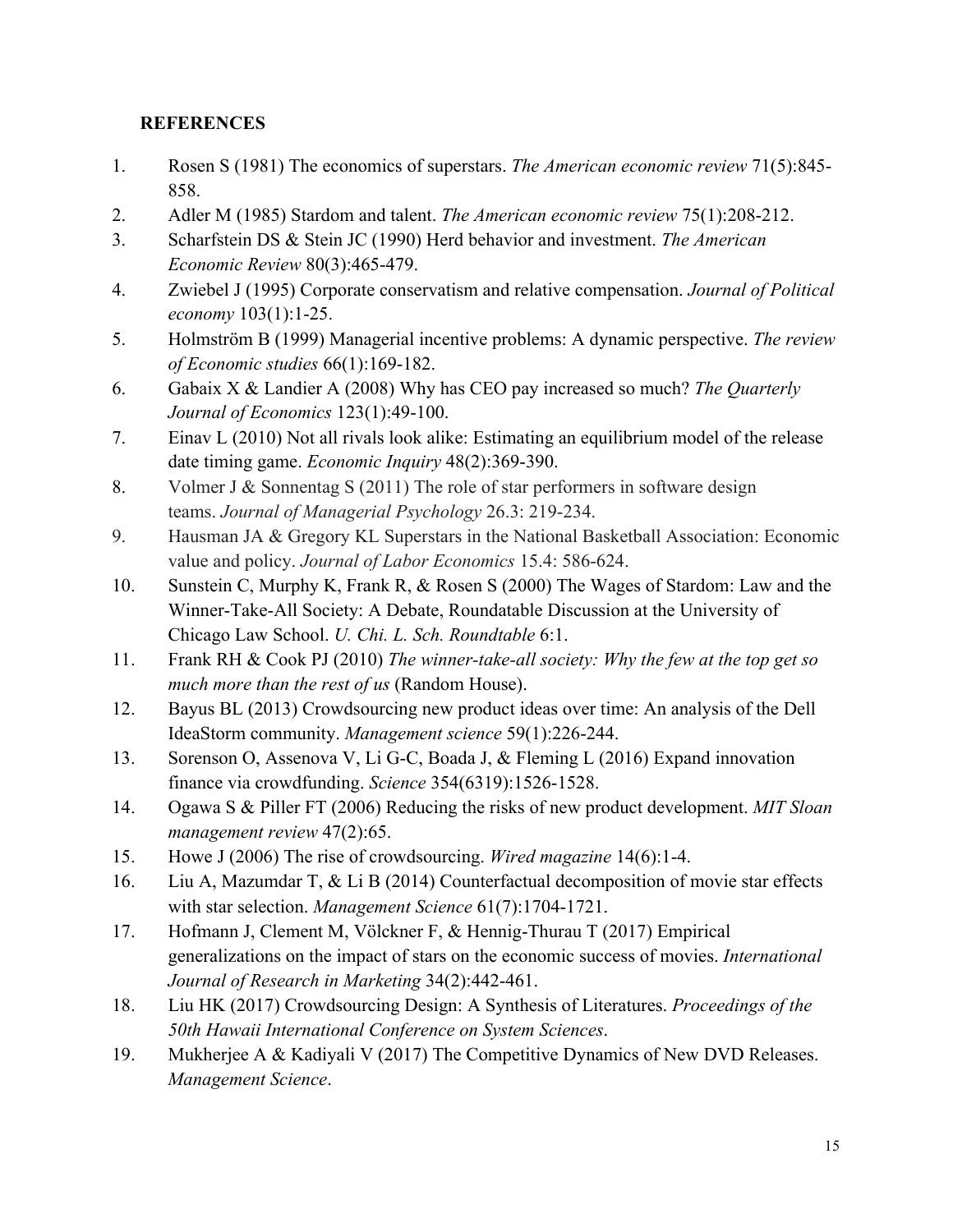- 20. Eliashberg J, Hui SK, & Zhang ZJ (2007) From story line to box office: A new approach for green-lighting movie scripts. *Management Science* 53(6):881-893.
- 21. Franke N, Keinz P, & Klausberger K (2013) "Does this sound like a fair deal?": Antecedents and consequences of fairness expectations in the individual's decision to participate in firm innovation. *Organization Science* 24(5):1495-1516.
- 22. Barrett-Howard E & Tyler TR (1986) Procedural justice as a criterion in allocation decisions. *Journal of Personality and Social Psychology* 50(2):296.
- 23. Leventhal GS (1980) What should be done with equity theory? *Social exchange*, (Springer), pp 27-55.
- 24. Thibaut JW & Walker L (1975) *Procedural justice: A psychological analysis* (L. Erlbaum Associates).
- 25. Gilliland SW (1993) The perceived fairness of selection systems: An organizational justice perspective. *Academy of management review* 18(4):694-734.
- 26. Lind EA, Walker L, Kurtz S, Musante L, & Thibaut JW (1980) Procedure and outcome effects on reactions to adjudicated resolution of conflicts of interest. *Journal of Personality and Social Psychology* 39(4):643.
- 27. Tyler TR & Folger R (1980) Distributional and procedural aspects of satisfaction with citizen-police encounters. *Basic and Applied Social Psychology* 1(4):281-292.
- 28. Folger R & Konovsky MA (1989) Effects of procedural and distributive justice on reactions to pay raise decisions. *Academy of Management journal* 32(1):115-130.
- 29. Tyler TR & Caine A (1981) The influence of outcomes and procedures on satisfaction with formal leaders. *Journal of Personality and Social Psychology* 41(4):642.
- 30. Kumar N, Scheer LK, & Steenkamp J-BE (1995) The effects of perceived interdependence on dealer attitudes. *Journal of marketing research* 32(3):348-356.
- 31. Folger R & Cropanzano R (2001) Fairness theory: Justice as accountability. *Advances in organizational justice*, eds Greenberg J & Gropanzano R (Stanford University Press, Stanford, California), Vol 1, pp 1-55.
- 32. Lind EA (2001) Fairness heuristic theory: Justice judgments as pivotal cognitions in organizational relations. *Advances in organizational justice*, eds Greenberg J & Gropanzano R (Stanford University Press, Stanford, California), Vol 56, p 88.
- 33. Van den Bos K, Lind E, & Wilke H (2001) The psychology of procedural and distributive justice viewed from the perspective of fairness heuristic theory. in pressIn R. Cropanzano (Ed.), Justice in the workplace: Vol. 2. From theory to practice. *Justice in the workplace*, ed Gropanzano R (Lawrence Erlbaum Associates, Pulishers, New Jersey ), Vol 2.
- 34. Boudreau KJ & Lakhani KR (2013) Using the crowd as an innovation partner. *Harvard business review* 91(4):60-69, 140.
- 35. Jeppesen LB & Frederiksen L (2006) Why do users contribute to firm-hosted user communities? The case of computer-controlled music instruments. *Organization science*  $17(1):45-63.$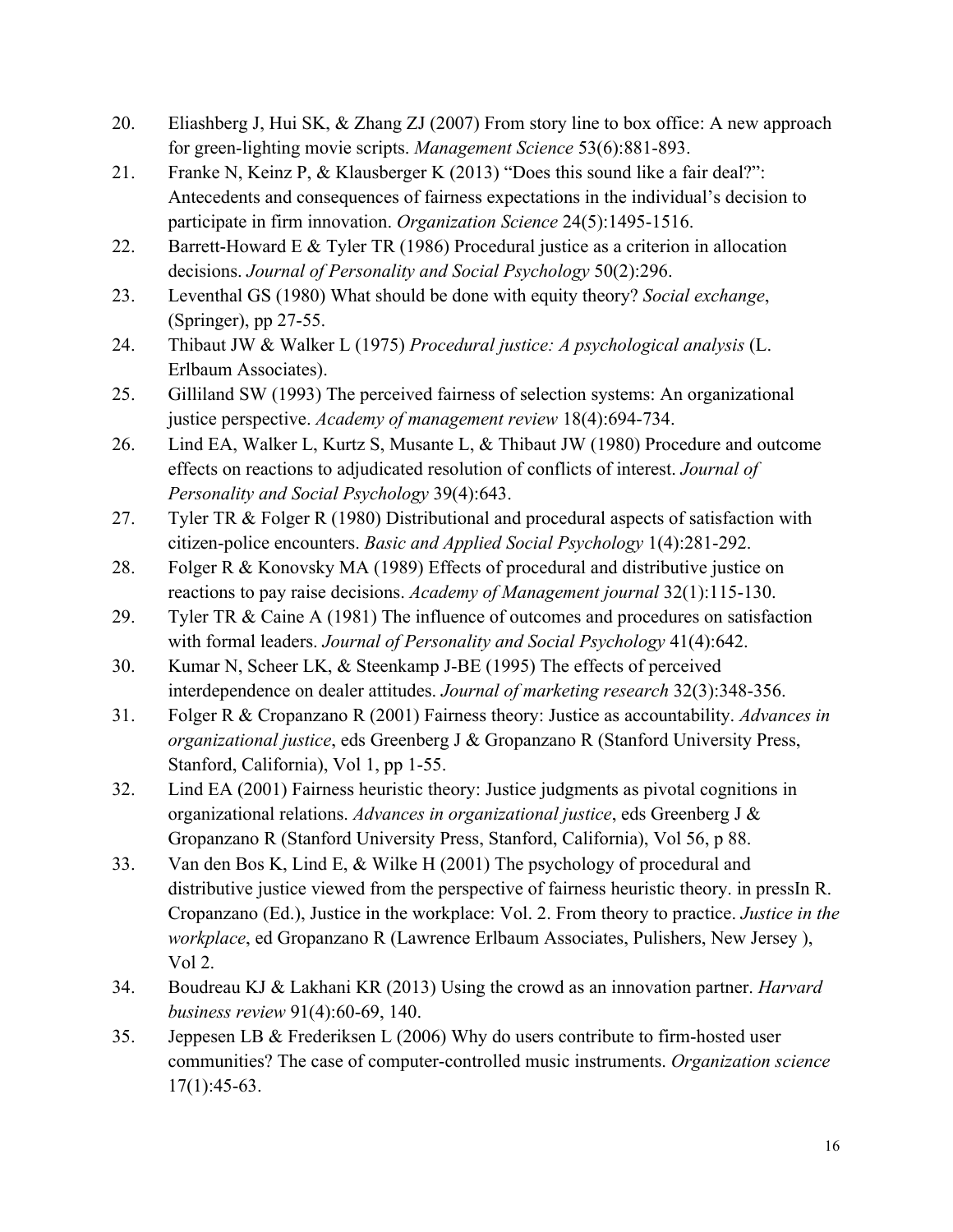- 36. Bullinger AC, Neyer AK, Rass M, & Moeslein KM (2010) Community based innovation contests: Where competition meets cooperation. *Creativity and innovation management* 19(3):290-303.
- 37. Füller J (2006) Why consumers engage in virtual new product developments initiated by producers. *Connie Pechmann and Linda Price*, ed 33 N-AiCRV (Association for Consumer Research, Duluth, MN), pp 639-646.
- 38. Nambisan S & Baron RA (2010) Different roles, different strokes: Organizing virtual customer environments to promote two types of customer contributions. *Organization Science* 21(2):554-572.
- 39. Tyler TR (1989) The psychology of procedural justice: A test of the group-value model. *Journal of personality and social psychology* 57(5):830.
- 40. Hartigan J & Wigdor A (1989) Fairness in employment testing. *Science* 245(4913):14-14.
- 41. Hunter JE & Schmidt FL (1996) Intelligence and job performance: Economic and social implications. *Psychology, Public Policy, and Law* 2(3-4):447.
- 42. Quillian L, Pager D, Hexel O, & Midtbøen AH (2017) Meta-analysis of field experiments shows no change in racial discrimination in hiring over time. *Proceedings of the National*  Academy of Sciences.
- 43. Kornish LJ & Ulrich KT (2014) The importance of the raw idea in innovation: Testing the sow's ear hypothesis. *Journal of Marketing Research* 51(1):14-26.
- 44. Drucker H, Burges CJ, Kaufman L, Smola AJ, & Vapnik V (1997) Support vector regression machines. *Advances in neural information processing systems 6 (NIPS 1996)*, eds Mozer MC, Jordan MI, & Petsche. T (MIT Press), pp 155-161.
- 45. Rasmussen CE & Williams CK (2006) *Gaussian processes for machine learning* (MIT Press, Cambridge, Massachusetts).
- 46. Felstiner A (2011) Working the crowd: employment and labor law in the crowdsourcing industry. *Berkeley Journal of Employment and Labor Law* 32(1).
- 47. Boudreau K & Lakhani K (2011) Field Experimental Evidence on Sorting, Incentives and Creative Worker Performance. *Harvard Business School*:11-107.
- 48. Sands, M L (2017) Exposure to inequality affects support for redistribution. *Proceedings of the National Academy of Sciences*.
- 49. Piketty, T (2017) *Capital in the twenty-first century*. Harvard University Press.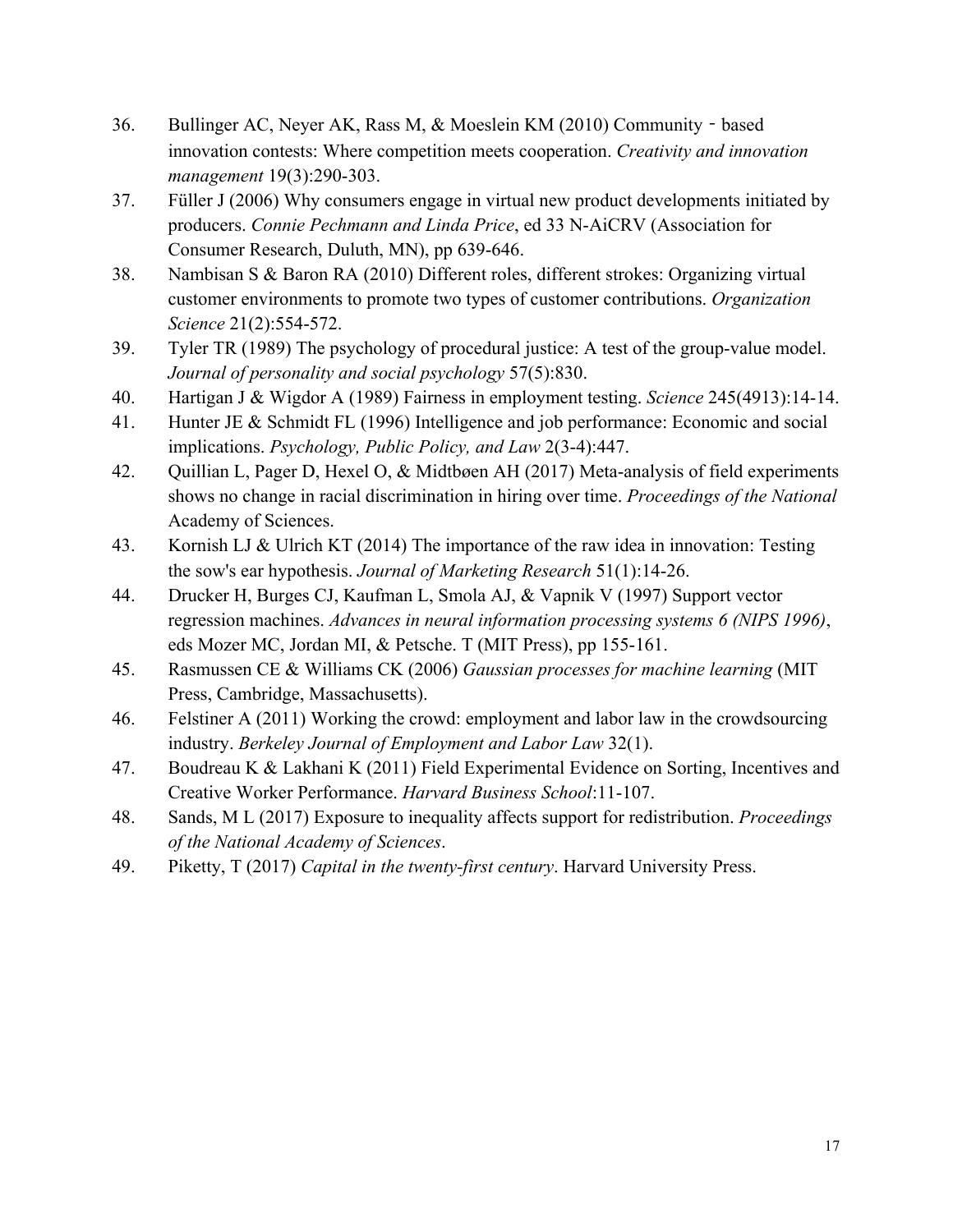|                             |         | No prior selected | 1 to 3 prior     | 4 or more prior  |
|-----------------------------|---------|-------------------|------------------|------------------|
|                             |         | designs           | selected designs | selected designs |
| Number of Submitted Designs | Count   | 134,825           | 11,580           | 3,625            |
|                             | Minimum | $\Omega$          | $\Omega$         | $\overline{2}$   |
|                             | Mean    | 204.21            | 230.13           | 158.41           |
| Number of Zero Votes        | Median  | 157               | 189              | 98               |
|                             | Maximum | 1,330             | 1,592            | 870              |
|                             | Minimum | $\Omega$          | $\Omega$         | $\Omega$         |
|                             | Mean    | 189.33            | 224.42           | 161.95           |
| Number of One Votes         | Median  | 151               | 180              | 116              |
|                             | Maximum | 745               | 745              | 641              |
|                             | Minimum | $\Omega$          | $\theta$         | $\overline{2}$   |
| Number of Two Votes         | Mean    | 185.53            | 252.11           | 198.87           |
|                             | Median  | 143               | 196              | 149              |
|                             | Maximum | 736               | 685              | 667              |
|                             | Minimum | $\Omega$          | $\Omega$         | $\Omega$         |
|                             | Mean    | 139.50            | 232.29           | 206.05           |
| Number of Three Votes       | Median  | 100               | 191              | 164              |
|                             | Maximum | 724               | 684              | 599              |
|                             | Minimum | $\theta$          | $\theta$         |                  |
|                             | Mean    | 85.12             | 168.45           | 168.39           |
| Number of Four Votes        | Median  | 54                | 145              | 145              |
|                             | Maximum | 617               | 673              | 643              |
|                             | Minimum | $\Omega$          | $\Omega$         |                  |
| Number of Five Votes        | Mean    | 74.88             | 169.52           | 188.41           |
|                             | Median  | 40                | 135              | 155              |
|                             | Maximum | 3,183             | 1,435            | 1,271            |
|                             | Minimum | $\Omega$          |                  | 6                |
| Number of Prior Submissions | Mean    | 3.63              | 28.63            | 70.75            |
|                             | Median  | 1                 | 21               | 61               |
|                             | Maximum | 113               | 196              | 212              |
|                             | Minimum | 0                 |                  | 4                |
| Number of Prior Selected    | Mean    | 0                 | 1.51             | 7.78             |
| Submissions                 | Median  | $\theta$          | 1                | 6                |
|                             | Maximum | $\theta$          | 3                | 29               |
|                             | Minimum | $\theta$          | 7.406            | 8.58             |
| Natural Logarithm of Prior  | Mean    | $\theta$          | 9.66             | 9.79             |
| Revenue, if Selected        | Median  | 0                 | 9.68             | 9.81             |
|                             | Maximum | $\theta$          | 12.39            | 10.88            |

## **Table 1: Descriptive Statistics**

Table notes:

- 1. No prior selected designs = Submissions from users whose prior design submissions were not selected by Threadless.
- 2. 1 to 3 prior selected designs = Submissions from users who have 1 to 3 prior design submissions selected by Threadless.
- 3. 4 or more prior selected designs = Submissions from users who have 4 or more prior design submissions selected by Threadless.
- 4. Number of Prior Submissions = Number of prior submissions by the submitting user.
- 5. Number of Prior Selected Submissions = Number of prior submissions by the submitting user that were selected by Threadless.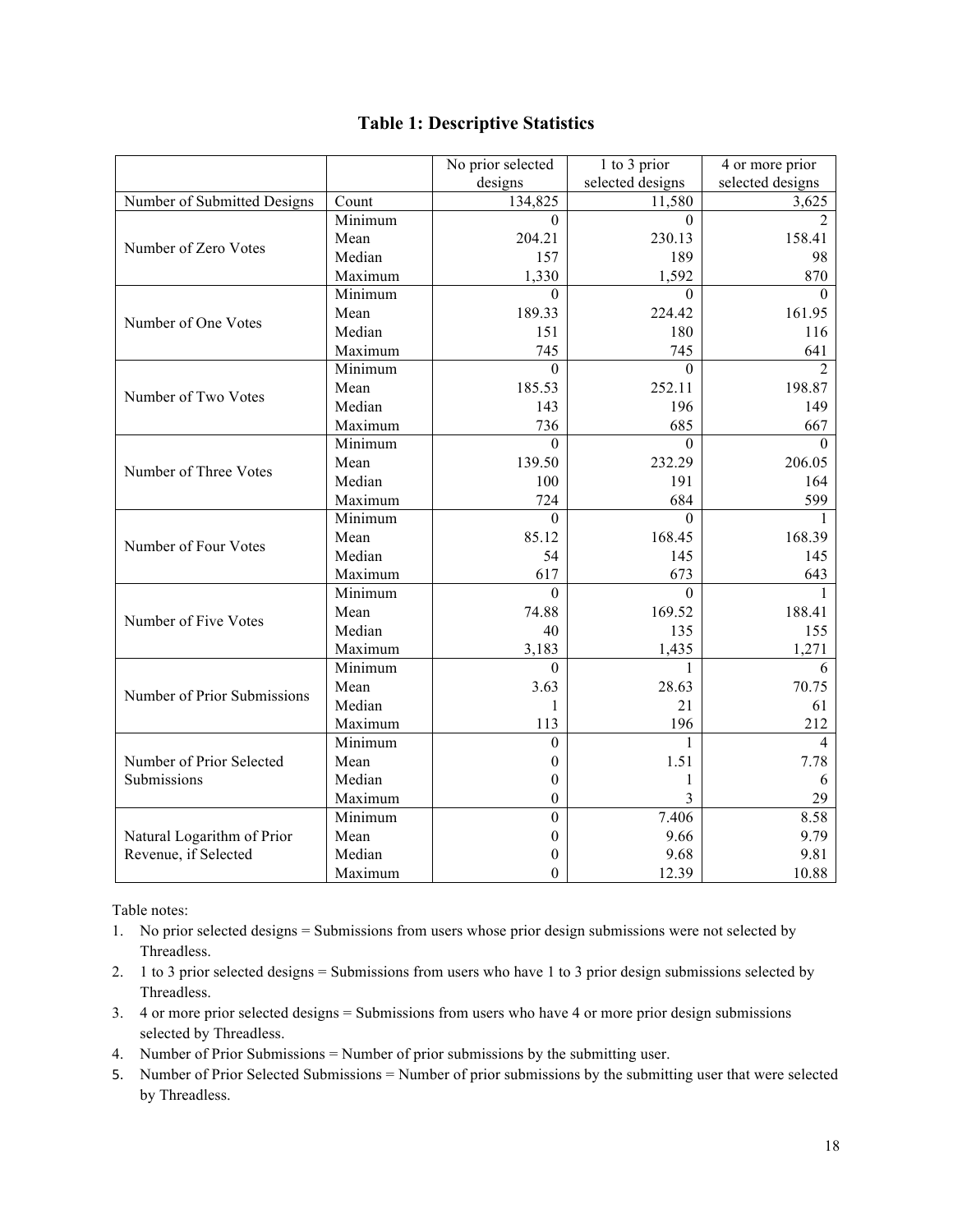| Year | Selected       | <b>Status</b> | Decile |        |        |        |        |        |        |        |        |
|------|----------------|---------------|--------|--------|--------|--------|--------|--------|--------|--------|--------|
|      |                |               | 1st    | 2nd    | 3rd    | 4th    | 5th    | 6th    | 7th    | 8th    | 9th    |
| 2004 | N <sub>O</sub> | Plebeian      | 5,460  | 5,686  | 5,880  | 6,076  | 6,268  | 6,480  | 6,717  | 7,075  | 7,741  |
|      |                | Star          | 6,834  | 7,203  | 7,399  | 7,652  | 8,082  | 8,334  | 8,761  | 9,401  | 10,356 |
|      | <b>YES</b>     | Plebeian      | 6,755  | 7,427  | 8,085  | 8,428  | 8,843  | 9,161  | 9,746  | 10,330 | 11,702 |
|      |                | Star          | 9,322  | 10,280 | 10,495 | 10,648 | 10,732 | 10,891 | 11,266 | 13,036 | 14,114 |
| 2005 | N <sub>O</sub> | Plebeian      | 5,837  | 6,396  | 6,766  | 6,947  | 7,131  | 7,822  | 8,813  | 9,938  | 11,390 |
|      |                | Star          | 7,709  | 8,284  | 9,528  | 10,452 | 11,366 | 12,230 | 13,349 | 14,268 | 15,592 |
|      | <b>YES</b>     | Plebeian      | 9,740  | 11,385 | 11,976 | 12,463 | 13,394 | 14,444 | 15,236 | 15,972 | 17,233 |
|      |                | Star          | 10,360 | 12,275 | 13,741 | 14,874 | 15,419 | 15,593 | 16,542 | 17,052 | 18,194 |
| 2006 | NO             | Plebeian      | 5,627  | 5,981  | 6,408  | 9,488  | 10,678 | 11,340 | 11,983 | 12,800 | 13,972 |
|      |                | Star          | 9,430  | 10,491 | 11,214 | 11,893 | 12,632 | 13,380 | 14,297 | 15,221 | 16,344 |
|      | <b>YES</b>     | Plebeian      | 12,580 | 13,235 | 13,970 | 14,658 | 15,136 | 15,648 | 16,328 | 16,836 | 17,919 |
|      |                | Star          | 12,995 | 14,111 | 15,085 | 15,582 | 15,944 | 16,360 | 16,944 | 18,007 | 19,494 |
| 2007 | N <sub>O</sub> | Plebeian      | 5,681  | 6,126  | 6,610  | 7,426  | 9,474  | 10,699 | 11,805 | 12,986 | 14,802 |
|      |                | Star          | 9,660  | 11,033 | 12,141 | 13,314 | 14,350 | 15,213 | 16,152 | 17,137 | 18,618 |
|      | <b>YES</b>     | Plebeian      | 13,726 | 15,907 | 17,335 | 18,034 | 18,816 | 19,486 | 20,204 | 21,032 | 22,503 |
|      |                | <b>Star</b>   | 15,142 | 16,724 | 17,414 | 18,225 | 18,794 | 19,567 | 20,581 | 21,736 | 23,374 |
| 2008 | NO             | Plebeian      | 6,588  | 7,138  | 7,585  | 8,000  | 8,367  | 8,745  | 9,167  | 9,923  | 11,646 |
|      |                | <b>Star</b>   | 9,177  | 10,194 | 11,053 | 11,796 | 12,568 | 13,374 | 14,249 | 15,682 | 17,765 |
|      | <b>YES</b>     | Plebeian      | 12,282 | 14,315 | 15,392 | 16,204 | 17,668 | 18,105 | 20,075 | 23,056 | 24,996 |
|      |                | Star          | 13,920 | 14,675 | 15,668 | 16,706 | 17,716 | 19,065 | 20,683 | 22,292 | 24,261 |
| 2009 | NO             | Plebeian      | 7,144  | 7,861  | 8,471  | 9,059  | 9,644  | 10,201 | 10,739 | 11,210 | 11,896 |
|      |                | Star          | 9,917  | 11,026 | 11,727 | 12,366 | 12,913 | 13,511 | 14,046 | 14,770 | 15,713 |
|      | <b>YES</b>     | Plebeian      | 11,914 | 13,464 | 14,053 | 14,712 | 15,260 | 15,866 | 16,558 | 17,158 | 19,297 |
|      |                | Star          | 13,434 | 14,325 | 14,919 | 15,443 | 15,934 | 16,402 | 17,151 | 18,290 | 19,712 |
| 2010 | NO             | Plebeian      | 9,413  | 10,119 | 10,672 | 11,208 | 11,715 | 12,150 | 12,503 | 12,854 | 13,388 |
|      |                | <b>Star</b>   | 11,185 | 12,104 | 12,848 | 13,429 | 13,954 | 14,499 | 15,087 | 15,755 | 17,065 |
|      | <b>YES</b>     | Plebeian      | 13,717 | 14,705 | 15,558 | 16,188 | 16,492 | 17,017 | 18,083 | 18,796 | 19,972 |
|      |                | Star          | 14,676 | 15,189 | 15,894 | 16,514 | 17,049 | 17,972 | 18,863 | 20,556 | 23,646 |

### **Table 2: Predicted Revenue of Submissions**

Table notes:

1. Each value is the corresponding decile of the predicted revenue of submissions by a Plebeian / Star, which was selected / not selected by Threadless.

2. Selected = Submissions which were selected by Threadless.

3. Plebeian = Submitting users who have not had a prior design submission selected by Threadless.

4. Star = Submitting users who have had at least one prior design submission selected by Threadless.

5. No = Submissions that are not selected by Threadless; Yes = Submissions that are selected by Threadless.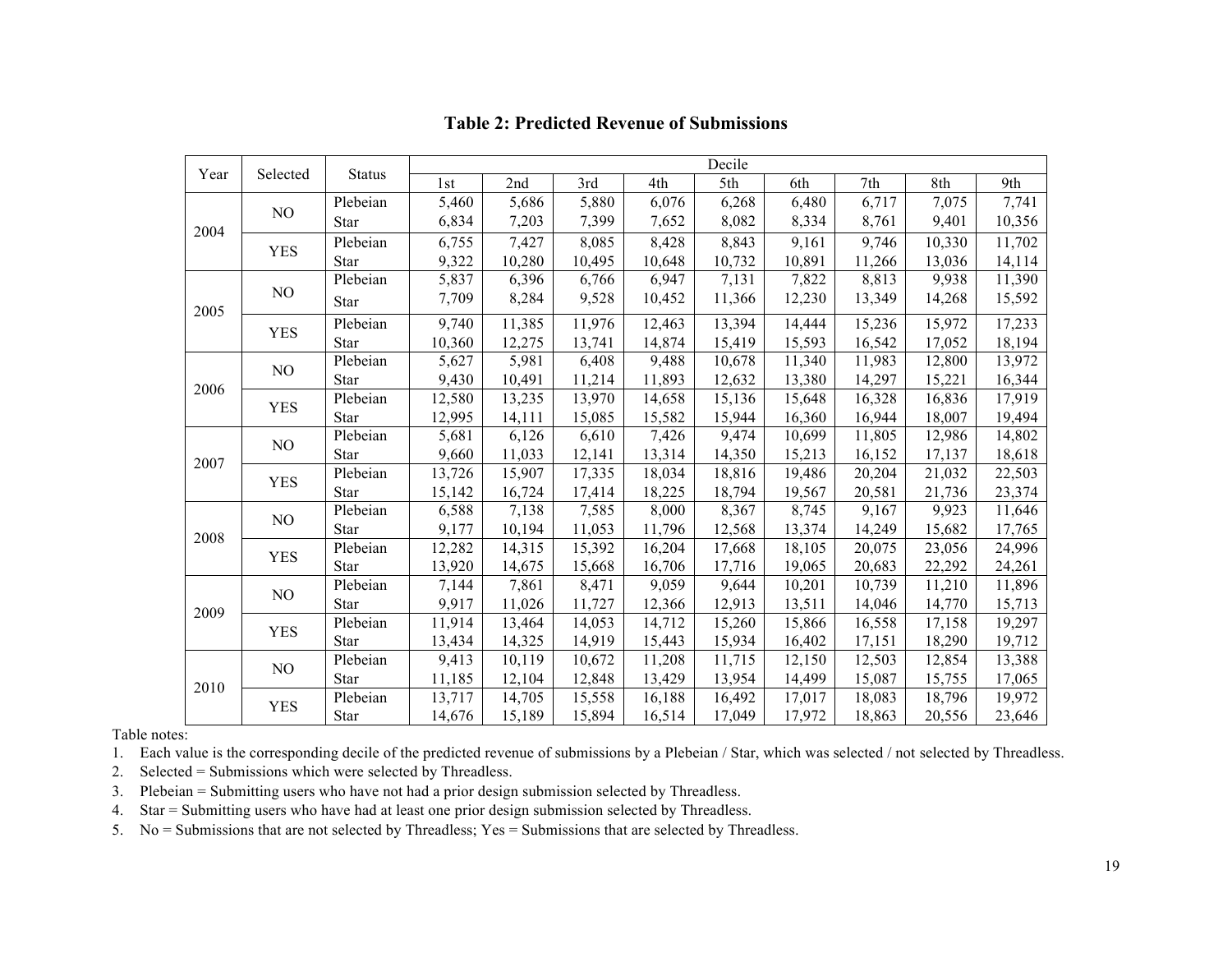

### **Figure 1: Number of Votes**

Figure notes:

- 1. Not selected = Submissions that are not selected by Threadless.
- 2. Selected = Submissions that are selected by Threadless.
- 3. Number of negative votes = Number of votes equal to 0, 1, and 2.
- 4. Number of positive votes = Number of votes equal to 3, 4, and 5.
- 5. No prior selected designs = Users who have not had a design selected by Threadless.
- 6. 1-3 prior selected designs = Users who have had between 1 and 3 designs selected by Threadless.
- **7.** 4 or more prior selected designs = Users who have had 4 or more designs selected by Threadless.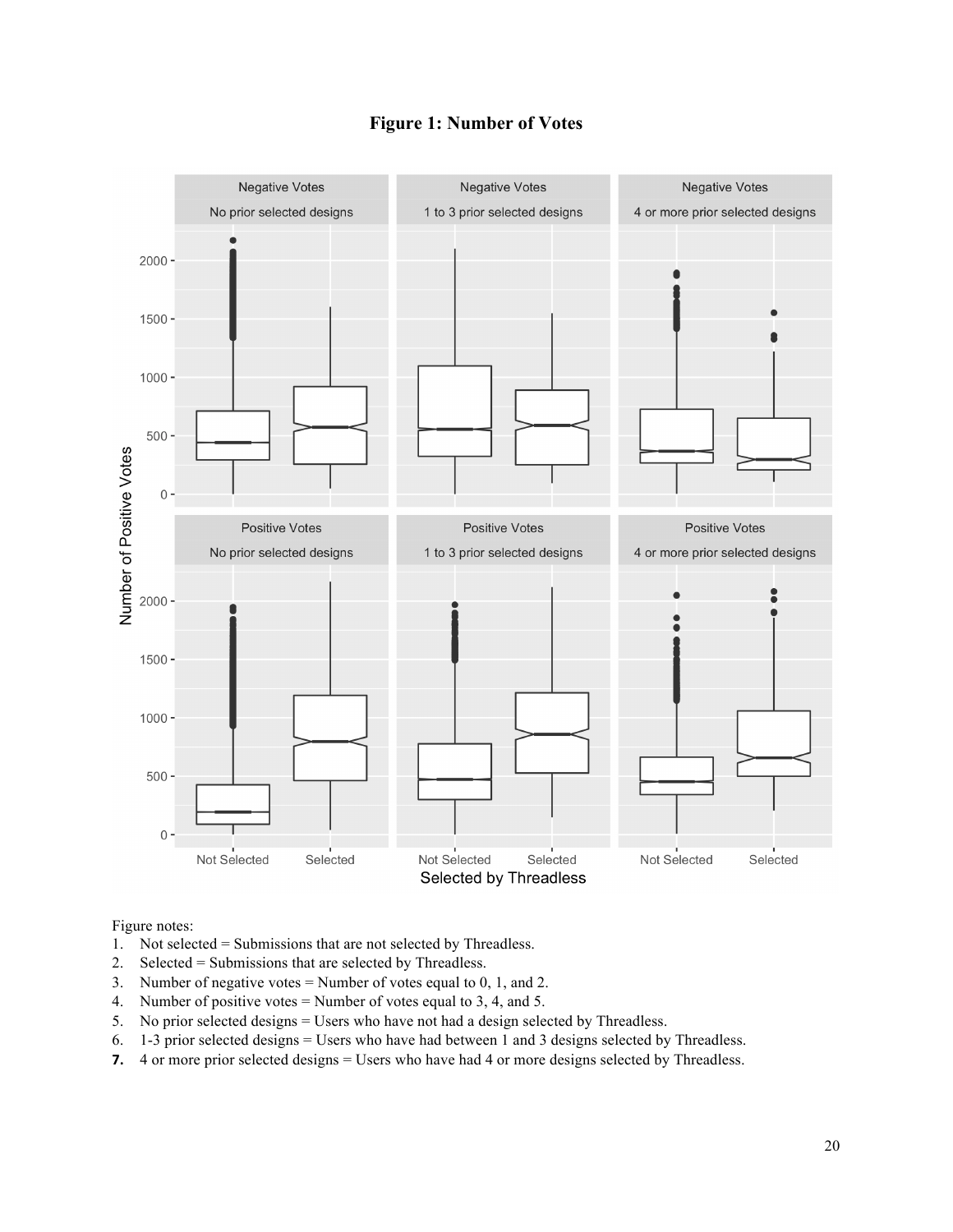



Figure notes:

- 1. Not Selected = Submissions that are not selected by Threadless.
- 2. Selected = Submissions that are selected by Threadless.
- 3. No prior selected designs = Users who have not had a design selected by Threadless.
- 4. 1-3 prior selected designs = Users who have had between 1 and 3 designs selected by Threadless.
- 5. 4 or more prior selected designs = Users who have had 4 or more designs selected by Threadless.